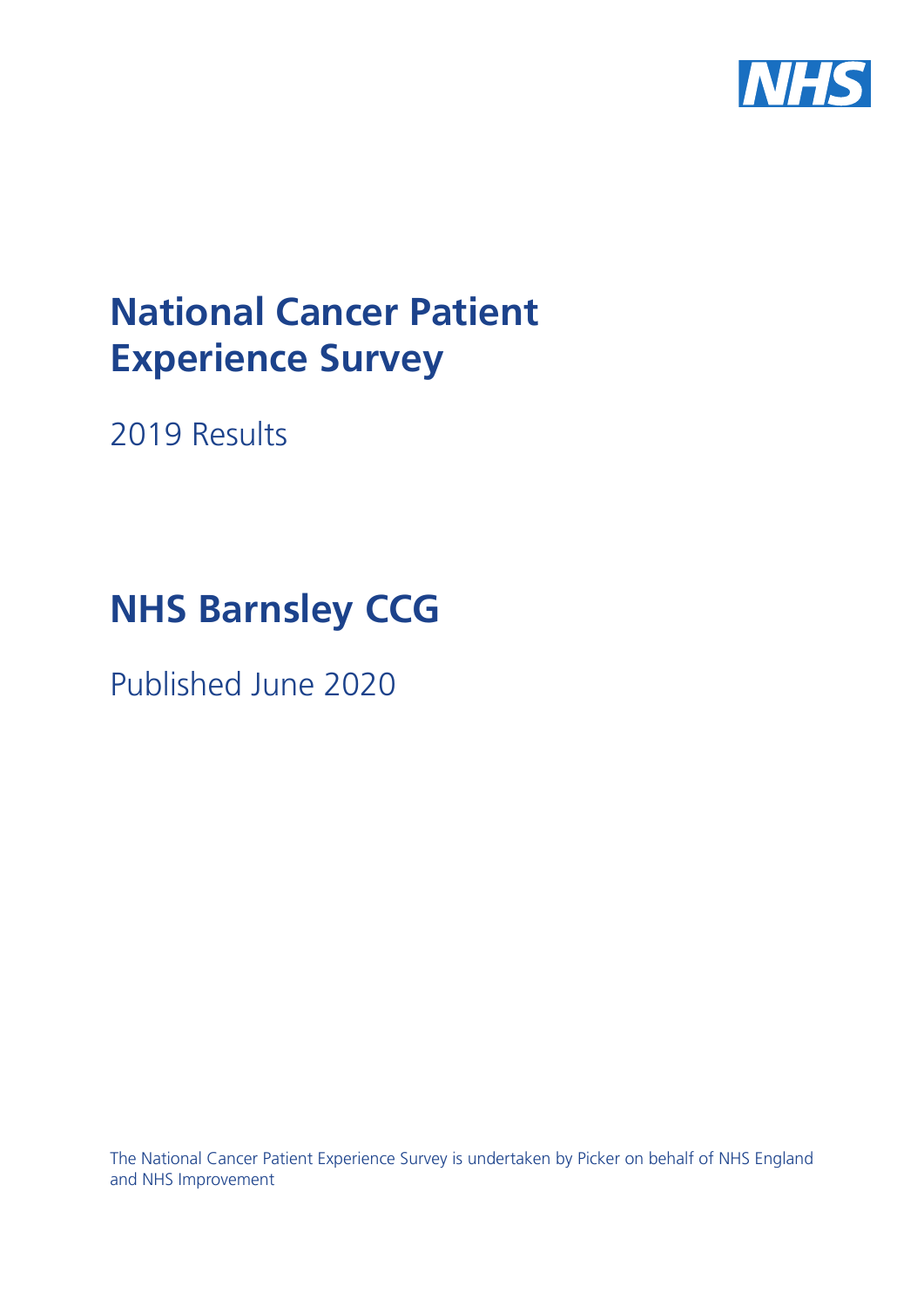# **Executive Summary** Case Mix Adjusted scores

#### **Cancer Dashboard Questions**

The following seven questions are included in phase 1 of the Cancer Dashboard developed by Public Health England and NHS England:

Q61. Patient's average rating of care scored from very poor to very good

| $\overline{0}$ | $\overline{2}$   | 3                                                             | 4 | 5 | 6 | 7 | 8 | 9   | 10                                                                                            |
|----------------|------------------|---------------------------------------------------------------|---|---|---|---|---|-----|-----------------------------------------------------------------------------------------------|
|                |                  |                                                               |   |   |   |   |   | 8.9 |                                                                                               |
|                |                  |                                                               |   |   |   |   |   |     | Q18. Patient definitely involved as much as they wanted in decisions about care and treatment |
|                |                  |                                                               |   |   |   |   |   |     | Q19. Patient given the name of a CNS who would support them through their treatment           |
| 88%            |                  | Q20. Patient found it very or quite easy to contact their CNS |   |   |   |   |   |     |                                                                                               |
|                |                  |                                                               |   |   |   |   |   |     | Q39. Patient always felt they were treated with respect and dignity while in hospital         |
|                | leaving hospital |                                                               |   |   |   |   |   |     | Q41. Hospital staff told patient who to contact if worried about condition or treatment after |
| 57%            | treatment        |                                                               |   |   |   |   |   |     | Q55. General practice staff definitely did everything they could to support patient during    |

### **Questions Outside Expected Range**

|                                                                                             |            | Case Mix Adjusted Scores   |                            |                   |
|---------------------------------------------------------------------------------------------|------------|----------------------------|----------------------------|-------------------|
|                                                                                             | 2019 Score | Lower<br>Expected<br>Range | Upper<br>Expected<br>Range | National<br>Score |
| Q28. Afterwards, staff completely explained how operation had gone in understandable<br>way | 72%        | 73%                        | 86%                        | 79%               |
| Q31. Patient had confidence and trust in all doctors treating them                          | 77%        | 77%                        | 90%                        | 84%               |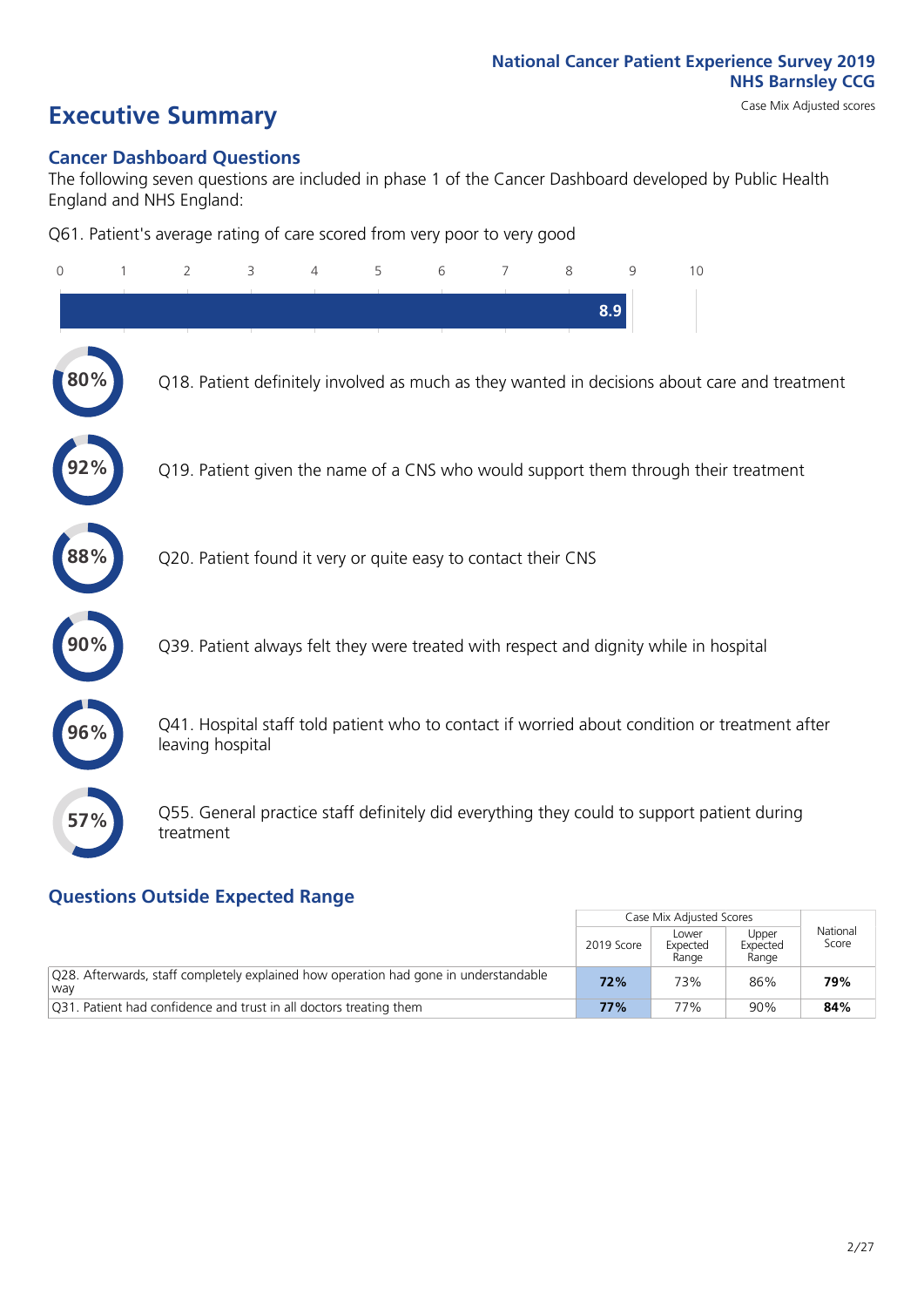# **Introduction**

The National Cancer Patient Experience Survey 2019 is the ninth iteration of the survey first undertaken in 2010. It has been designed to monitor national progress on cancer care; to provide information to drive local quality improvements; to assist commissioners and providers of cancer care; and to inform the work of the various charities and stakeholder groups supporting cancer patients.

The survey was overseen by a national Cancer Patient Experience Advisory Group. This Advisory Group set the principles and objectives of the survey programme and guided questionnaire development. The survey was commissioned and managed by NHS England. The survey provider, Picker, is responsible for designing, running and analysing the survey.

The 2019 survey involved 143 NHS Trusts. Out of 111,366 people, 67,858 people responded to the survey, yielding a response rate of 61%.

# **Methodology**

#### **Eligibility, eldwork and survey methods**

The sample for the survey included all adult (aged 16 and over) NHS patients, with a confirmed primary diagnosis of cancer, discharged from an NHS Trust after an inpatient episode or day case attendance for cancer related treatment in the months of April, May and June 2019. The fieldwork for the survey was undertaken between December 2019 and March 2020.

As in the previous four years, the survey used a mixed mode methodology. Questionnaires were sent by post, with two reminders where necessary, but also included an option to complete the questionnaire online. A Freephone helpline and email was available for respondents to opt out, ask questions about the survey, enable them to complete their questionnaire over the phone and provide access to a translation and interpreting facility for those whose first language was not English.

#### **Case-mix adjustment**

Both unadjusted and adjusted scores are presented in this report. Case-mix adjusted scores allows us to account for the impact that differing patient populations might have on results. By using the case-mix adjusted estimates we can obtain a greater understanding of how a CCG is performing given their patient population. The factors taken into account in this case-mix adjustment are gender, age, ethnic group, deprivation, and tumour group.

#### **Scoring methodology**

Fifty-two questions from the questionnaire are scored as these questions relate directly to patient experience. For all but one question (Q61), scores are presented as the percentage of positive responses out of all scored responses. For Q61, respondents rate their overall care on a scale of 0 to 10, of which the average was calculated for this question's presented score. The percentages in this report have been rounded to the nearest percentage point. Therefore, in some cases the figures do not appear to add up to 100%.

#### **Statistical significance**

In the reporting of 2019 results, appropriate statistical tests have been undertaken to identify unadjusted scores for which the change over time is 'statistically significant'. Thirty-seven scored questions in 2019 have been compared with those of 2018 and a statistically significant change between the two years has been reported where identified.

For the scored questions that are comparable beyond 2018, statistically significant change over the five years has also been reported where identified. A statistically significant difference means that the change in the result is very unlikely to have occurred by sampling variation.

#### **Suppression**

#### **Question-level suppression**

For scores where the base size per question is  $<$ 21, the score will be suppressed and replaced with an asterisk (\*). The base size will include neutral response options.

#### **Double suppression**

If any group within a particular sub-group breakdown (such as the tumour group breakdown) has <21 responses, then the figure for this particular group is suppressed and replaced with an asterisk (\*). If there is only one group within the sub-group breakdown that has <21 respondents, and is therefore suppressed, the group with the next lowest number of respondents is also supressed and replaced with an asterisk (\*) (regardless if it is greater than or less than 21).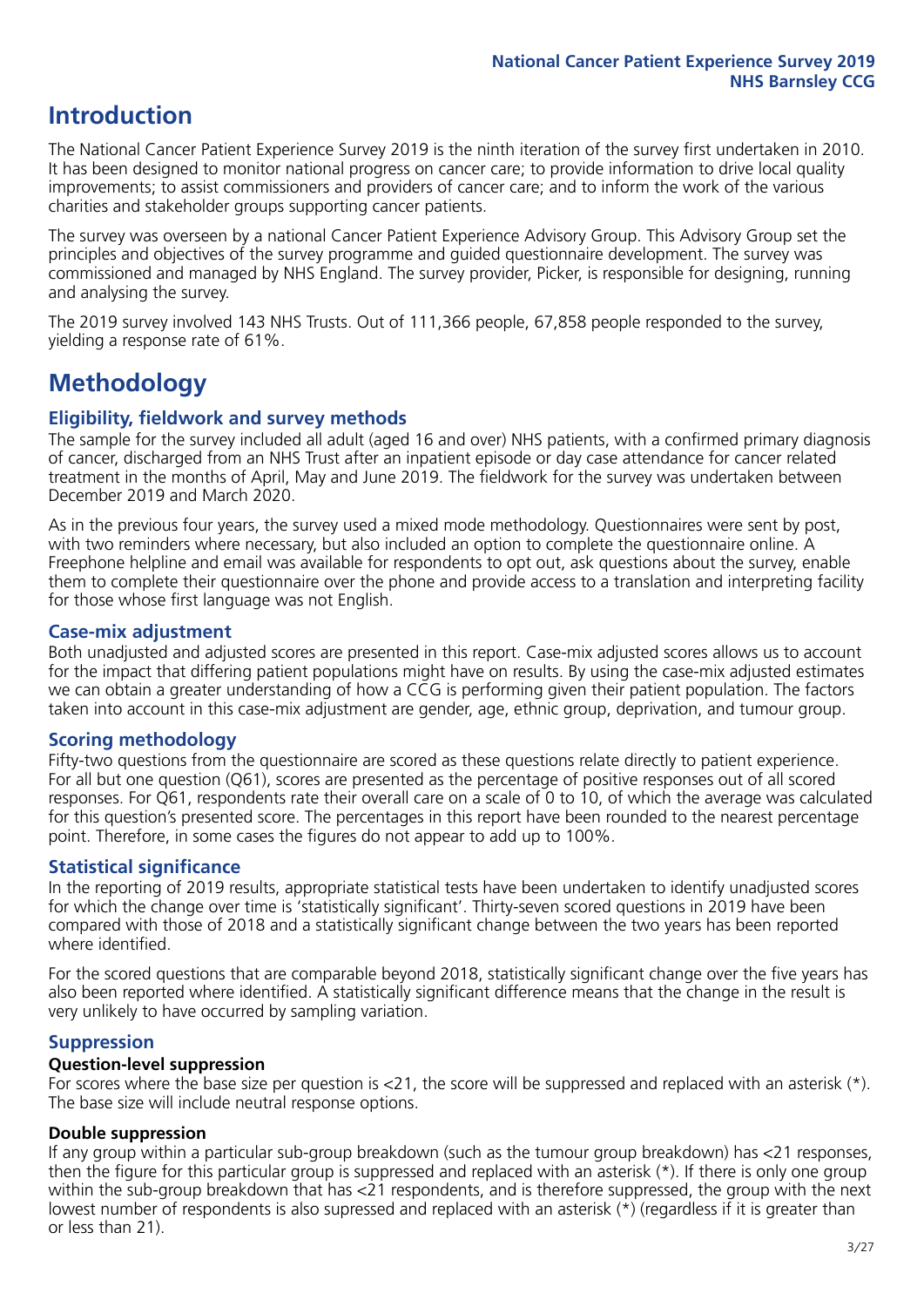# **Understanding the results**

This report shows how this CCG scored for each question in the survey, compared with national results and previous year's results. It is aimed at helping individual CCGs to understand their performance and identify areas for local improvement. Below is a description of the type of results presented within this report and how to understand them.

#### **Expected range charts**

The expected range charts in this report show a bar with the lowest and highest score received for each question nationally. Within this bar, an expected range is given (in grey) and a black diamond represents the actual score for this CCG.

CCGs whose score is above the upper limit of the expected range (in the dark blue) are positive outliers, with a score statistically significantly higher than the national mean. This indicates that the CCG performs better than what CCGs of the same size and demographics are expected to perform. The opposite is true if the score is below the lower limit of the expected range (in the light blue); these are negative outliers. For scores within the expected range (in the grey), the score is what we would expect given the CCG's size and demographics.

#### **Comparability tables**

The comparability tables show the 2018 and 2019 unadjusted scores for this CCG for each scored question. If there is a significant change from 2018 and 2019 or overall from 2015 to 2019, an arrow will be presented for the direction of change. The adjusted 2019 score will also be presented for each scored question along with the lower and upper expected range and national score. Scores above the upper limit of the expected range will be highlighted dark blue, scores below the lower limit of the expected range will be highlighted light blue, and scores within the lower and upper limit of the expected ranges will be highlighted grey.

#### **Tumour type tables**

The tumour type tables show the unadjusted scores for each scored question for each of the 13 tumour groups. The national score for that tumour group is also shown. Unadjusted scores for the same tumour type across different CCGs may not be comparable, as they do not account for the impact that differing patient populations might have on results. Central nervous system is abbreviated as 'CNS' and lower gastrointestinal tract is abbreviated as 'LGT' throughout this report.

#### **Year on year charts**

The year on year charts show five columns representing the unadjusted scores of the last five years (2015, 2016, 2017, 2018 and 2019) for each scored question.

#### **Notes on specific questions**

Following the development phase of the 2019 survey, several changes were made to the questionnaire. Six scored questions were amended (Q5, Q18, Q30, Q35, Q56 and Q60) and one non-scored question (Q29) was amended that impacted the comparability of questions Q30 to Q41. Of all questions changed or impacted by change, only Q60 is presented with historical comparisons; though the results should be interpreted with caution.

#### **Unadjusted data and case-mix adjusted data**

Unadjusted data should be used to see the actual responses from patients relating to the CCG. Case-mix adjusted data, together with expected ranges, should be used to understand whether the results are significantly higher or lower than national results taking account of the patient mix.

### **Further information**

This research was carried out in accordance with the international standard for organisations conducting social research (accreditation to ISO20252:2012; certificate number GB08/74322). The 2019 survey data has been produced and published in line with the Code of Practice for Official Statistics.

For more information on the methodology, please see the Technical Document. It can be viewed along with the 2019 questionnaire and survey quidance on the website at [www.ncpes.co.uk](https://www.ncpes.co.uk/supporting-documents). For all other outputs at National, Trust, CCG and Cancer Alliance level, please see the PDF reports, Excel tables and dashboards at [www.ncpes.co.uk.](https://www.ncpes.co.uk/current-results)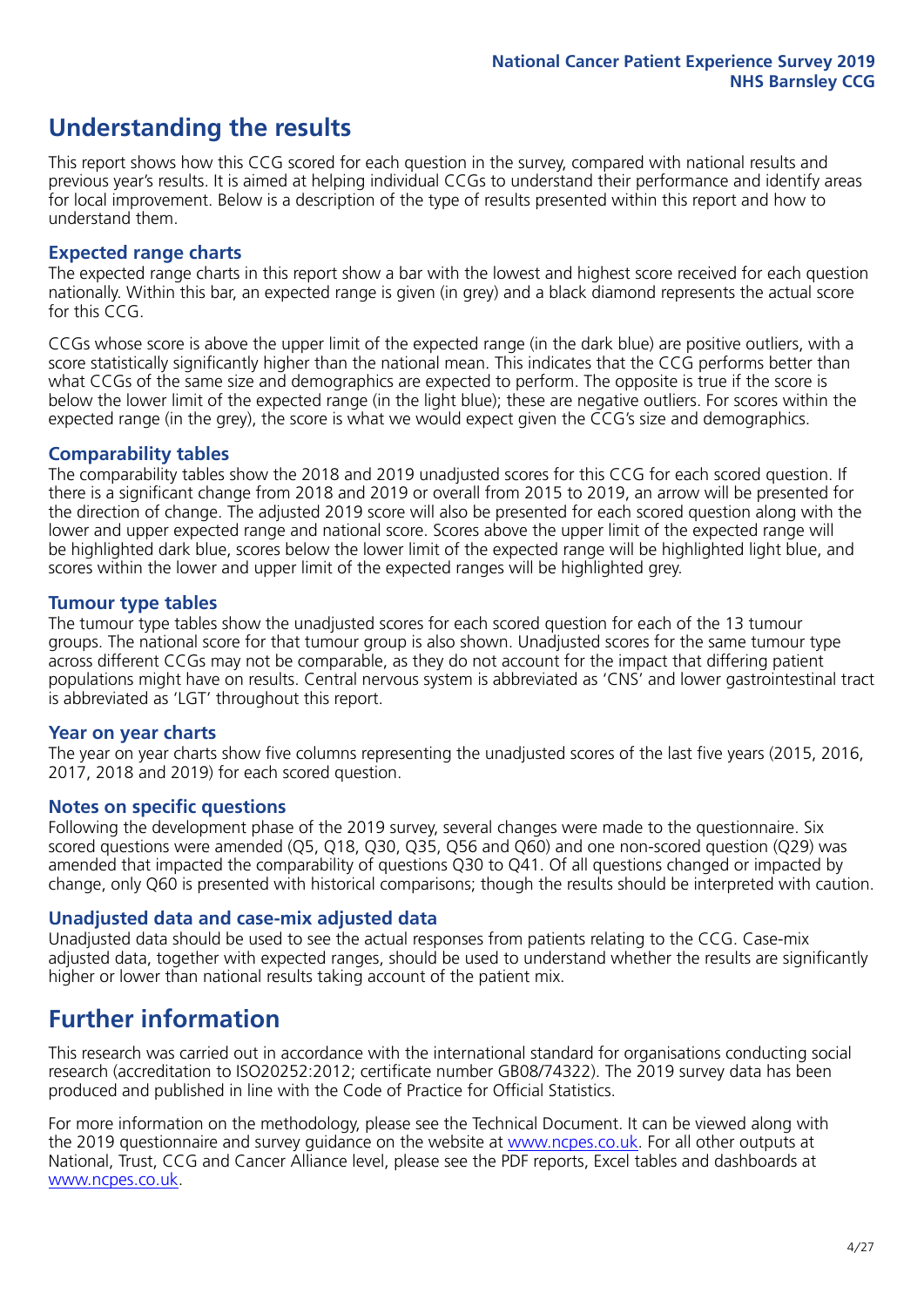### **Response Rate**

#### **Overall Response Rate**

285 patients responded out of a total of 437 patients, resulting in a response rate of 65%.

|          | Sample Size | Adjusted<br>Sample | Completed | Response Rate |
|----------|-------------|--------------------|-----------|---------------|
| CCG.     | 612         | 437                | 285       | 65%           |
| National | 119.855     | 111.366            | 67.858    | 61%           |

#### **Respondents by Survey Type**

|                            | Number of   |
|----------------------------|-------------|
|                            | Respondents |
| Online                     | 25          |
| Paper                      | 260         |
| Phone                      |             |
| <b>Translation Service</b> |             |

#### **Respondents by Tumour Group**

|                      | Number of<br>Respondents |
|----------------------|--------------------------|
| <b>Brain / CNS</b>   | ∩                        |
| <b>Breast</b>        | 79                       |
| Colorectal / LGT     | 34                       |
| Gynaecological       | 6                        |
| Haematological       | 42                       |
| <b>Head and Neck</b> | 10                       |
| Lung                 | 10                       |
| Prostate             | 39                       |
| Sarcoma              | 1                        |
| Skin                 | 14                       |
| Upper Gastro         | 9                        |
| Urological           | 35                       |
| Other                | 6                        |

#### **Respondents by Age and Gender**

Respondents year of birth has been used to determine age. This information has been amalgamated into 8 age bands. The age and gender distribution for the CCG was as follows:

|        | Age 16-24 | Age 25-34 | Age 35-44 | Age 45-54 | Age 55-64 | Age 65-74 | Age 75-84   | Age 85+ | Total |
|--------|-----------|-----------|-----------|-----------|-----------|-----------|-------------|---------|-------|
| Male   |           |           |           |           | 24        | 67        | 35          |         | 141   |
| Female |           |           |           | 25        | 25        | 55        | 26          |         | 144   |
| Total  |           |           |           | 32        | 49        | 122       | $6^{\circ}$ | 10      | 285   |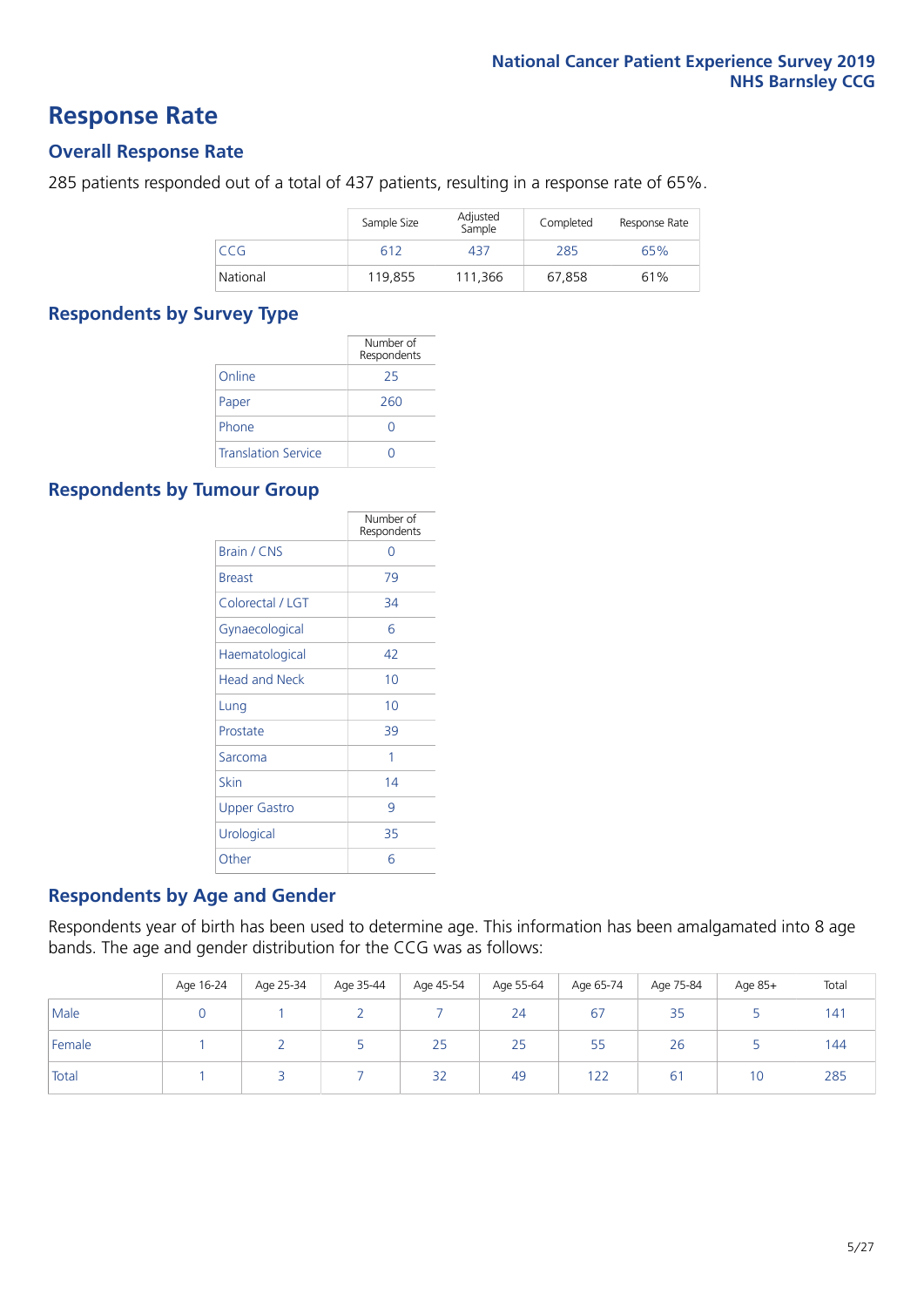# **Expected Range Charts**

| Lower Expected Range<br>Average                                                                                                                                                                                                                                                                                                                                                                                                                                                                                             |       |     | Upper Expected Range |     |     |     |            | Case Mix Adjusted Score  |                   |                   |          |
|-----------------------------------------------------------------------------------------------------------------------------------------------------------------------------------------------------------------------------------------------------------------------------------------------------------------------------------------------------------------------------------------------------------------------------------------------------------------------------------------------------------------------------|-------|-----|----------------------|-----|-----|-----|------------|--------------------------|-------------------|-------------------|----------|
| <b>SEEING YOUR GP</b><br>Q1. Saw GP once or twice before being told they needed to go to<br>hospital<br>Q2. Patient thought they were seen as soon as necessary                                                                                                                                                                                                                                                                                                                                                             | 0%    | 10% | 20%                  | 30% | 40% | 50% | 60%        | 70%<br>75%               | 80%<br>82%        |                   | 90% 100% |
| <b>DIAGNOSTIC TESTS</b><br>Q5. Received all the information needed about the test<br>Q6. The length of time waiting for the test to be done was about<br>right<br>Q7. Test results explained in completely understandable way                                                                                                                                                                                                                                                                                               | $0\%$ | 10% | 20%                  | 30% | 40% | 50% | 60%        | 70%                      | 80%<br>78%        | 95%<br>91%        | 90% 100% |
| <b>FINDING OUT WHAT WAS WRONG WITH YOU</b><br>Q10. Patient told they could bring a family member or friend when<br>first told they had cancer<br>Q11. Patient felt they were told sensitively that they had cancer<br>Q12. Patient completely understood the explanation of what was<br>wrong<br>Q13. Patient given easy to understand written information about<br>the type of cancer they had                                                                                                                             | $0\%$ | 10% | 20%                  | 30% | 40% | 50% | 60%        | 70%<br>72%<br>73%<br>74% | 80%<br>85%        |                   | 90% 100% |
| <b>DECIDING THE BEST TREATMENT FOR YOU</b><br>Q14. Patient felt that treatment options were completely explained<br>Q15. Patient felt possible side effects were definitely explained in<br>an understandable way<br>Q16. Patient definitely given practical advice and support in dealing<br>with side effects of treatment<br>Q17. Patient definitely told about side effects that could affect<br>them in the future<br>Q18. Patient definitely involved as much as they wanted in<br>decisions about care and treatment | 0%    | 10% | 20%                  | 30% | 40% | 50% | 60%<br>57% | 70%<br>69%<br>66%        | 80%<br>80%<br>80% |                   | 90% 100% |
| <b>CLINICAL NURSE SPECIALIST (CNS)</b><br>Q19. Patient given the name of a CNS who would support them<br>through their treatment<br>Q20. Patient found it very or quite easy to contact their CNS<br>Q21. Patient got understandable answers to important questions<br>all or most of the time                                                                                                                                                                                                                              | 0%    | 10% | 20%                  | 30% | 40% | 50% | 60%        | 70%                      | 80%               | 92%<br>88%<br>90% | 90% 100% |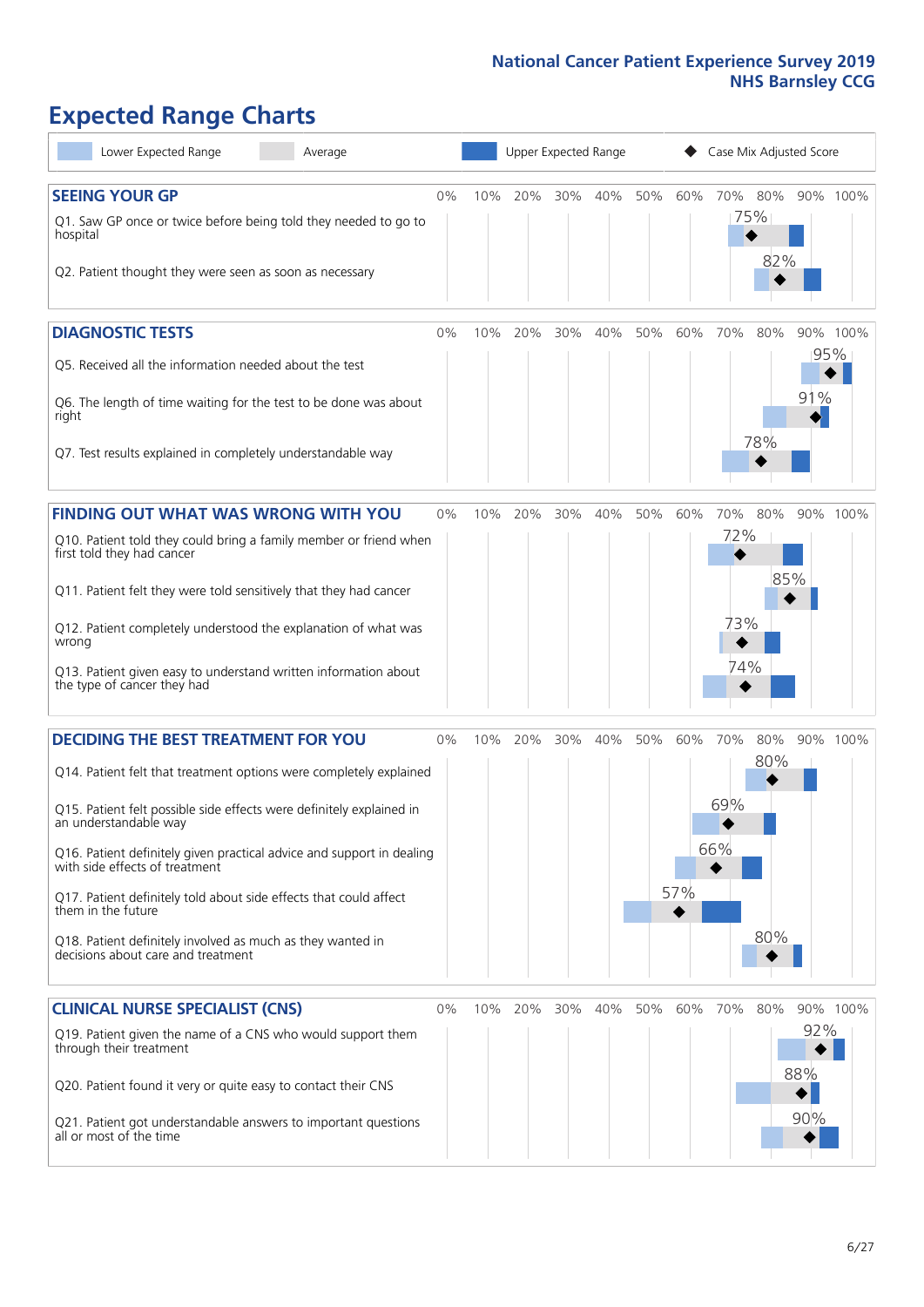# **Expected Range Charts**

| Lower Expected Range<br>Average                                                                                   |    |     |         |     | Upper Expected Range |     |     | Case Mix Adjusted Score |     |     |          |
|-------------------------------------------------------------------------------------------------------------------|----|-----|---------|-----|----------------------|-----|-----|-------------------------|-----|-----|----------|
| <b>SUPPORT FOR PEOPLE WITH CANCER</b>                                                                             | 0% | 10% | 20%     | 30% | 40%                  | 50% | 60% | 70%                     | 80% |     | 90% 100% |
| Q22. Hospital staff gave information about support or self-help<br>groups for people with cancer                  |    |     |         |     |                      |     |     |                         |     | 91% |          |
| Q23. Hospital staff discussed or gave information about the impact<br>cancer could have on day to day activities  |    |     |         |     |                      |     |     |                         |     | 87% |          |
| Q24. Hospital staff gave information on getting financial help or<br>possible benefits                            |    |     |         |     |                      |     | 62% |                         |     |     |          |
| Q25. Hospital staff told patient they could get free prescriptions                                                |    |     |         |     |                      |     |     |                         |     | 87% |          |
| <b>OPERATIONS</b>                                                                                                 | 0% | 10% | 20%     | 30% | 40%                  | 50% | 60% | 70%                     | 80% |     | 90% 100% |
| Q27. Beforehand, patient had all the information needed about the<br>operation                                    |    |     |         |     |                      |     |     |                         |     |     | 96%      |
| Q28. Afterwards, staff completely explained how operation had<br>gone in understandable way                       |    |     |         |     |                      |     |     | 72%                     |     |     |          |
| <b>HOSPITAL CARE AS AN INPATIENT</b>                                                                              | 0% |     | 10% 20% | 30% | 40%                  | 50% | 60% | 70%                     | 80% |     | 90% 100% |
| Q30. Hospital staff didn't talk in front of patient as if patient wasn't<br>there                                 |    |     |         |     |                      |     |     |                         | 77% |     |          |
| Q31. Patient had confidence and trust in all doctors treating them                                                |    |     |         |     |                      |     |     |                         | 77% |     |          |
| Q32. Patient's family or someone close definitely felt able to talk to<br>a doctor                                |    |     |         |     |                      |     |     | 65%                     |     |     |          |
| Q33. Patient had confidence and trust in all the ward nurses<br>treating them                                     |    |     |         |     |                      |     |     |                         | 75% |     |          |
| Q34. Patient thought there were always or nearly always enough<br>nurses on duty to care for them                 |    |     |         |     |                      |     |     | 71%                     |     |     |          |
| Q35. All hospital staff asked patient what name they prefer to be<br>called by                                    |    |     |         |     |                      |     |     | 67%                     |     |     |          |
| Q36. Patient always given enough privacy when discussing<br>condition or treatment                                |    |     |         |     |                      |     |     |                         | 81% |     |          |
| Q37. Patient definitely found hospital staff to discuss worries or<br>fears during their inpatient visit          |    |     |         |     |                      | 52% |     |                         |     |     |          |
| Q38. Hospital staff definitely did everything they could to help<br>control pain                                  |    |     |         |     |                      |     |     |                         | 78% |     |          |
| Q39. Patient always felt they were treated with respect and dignity<br>while in hospital                          |    |     |         |     |                      |     |     |                         |     | 90% |          |
| Q40. Patient given clear written information about what should or<br>should not do after leaving hospital         |    |     |         |     |                      |     |     |                         | 84% |     |          |
| Q41. Hospital staff told patient who to contact if worried about<br>condition or treatment after leaving hospital |    |     |         |     |                      |     |     |                         |     |     | 96%      |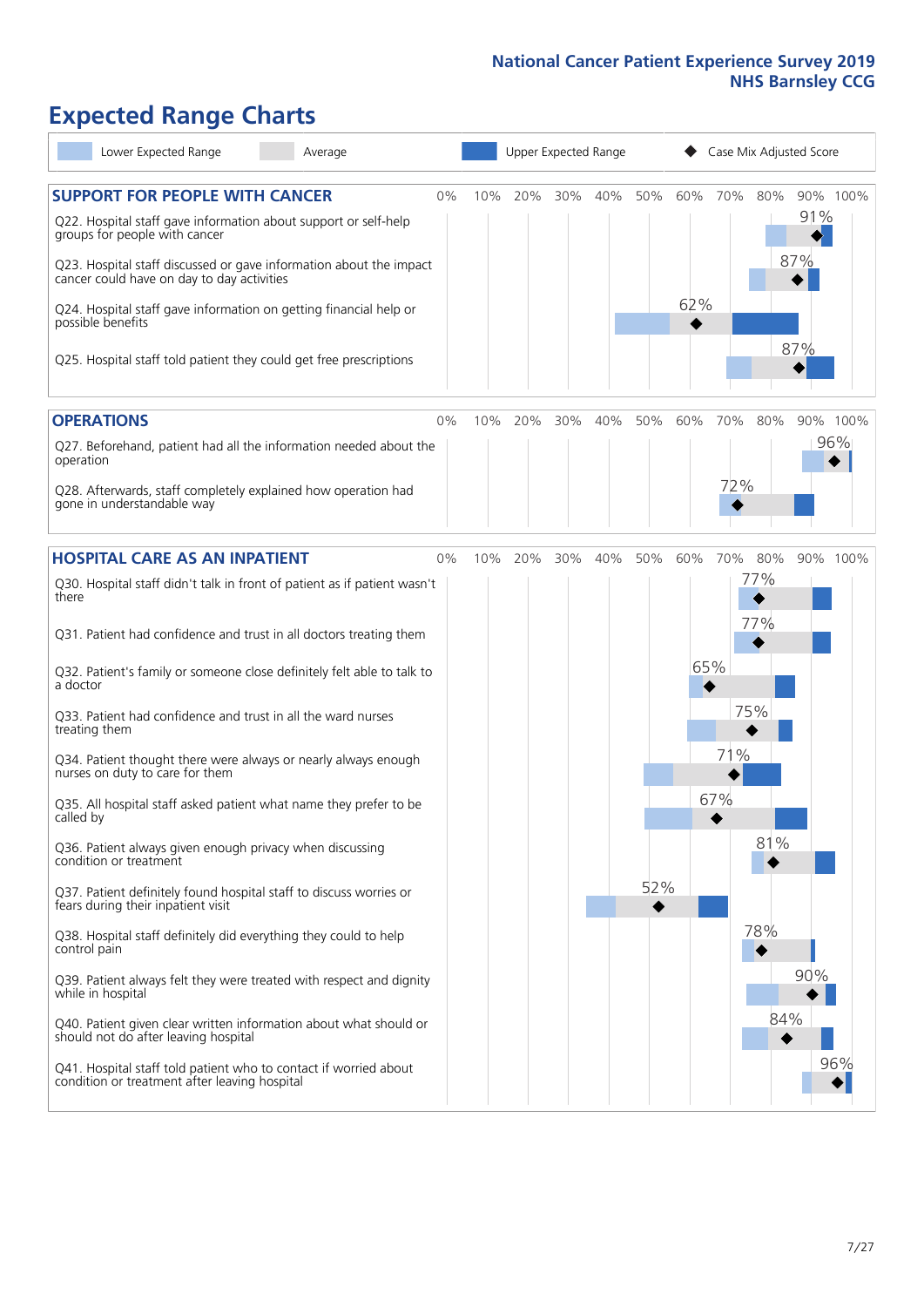# **Expected Range Charts**

| Lower Expected Range<br>Average                                                                                                                                                |                |     |     |     | Upper Expected Range |     |     | Case Mix Adjusted Score |     |          |          |
|--------------------------------------------------------------------------------------------------------------------------------------------------------------------------------|----------------|-----|-----|-----|----------------------|-----|-----|-------------------------|-----|----------|----------|
| <b>HOSPITAL CARE AS A DAY PATIENT / OUTPATIENT 0%</b><br>Q43. Patient definitely found hospital staff to discuss worries or<br>fears during their outpatient or day case visit |                | 10% | 20% | 30% | 40%                  | 50% | 60% | 70%<br>70%              | 80% |          | 90% 100% |
| Q44. Cancer doctor had the right documents at patient's last<br>outpatient appointment                                                                                         |                |     |     |     |                      |     |     |                         |     |          | 96%      |
| Q46. Beforehand patient completely had all information needed<br>about radiotherapy treatment                                                                                  |                |     |     |     |                      | 54% |     |                         | 82% |          |          |
| Q47. Patient completely given understandable information about<br>whether radiotherapy was working                                                                             |                |     |     |     |                      |     |     |                         |     | 86%      |          |
| Q49. Beforehand patient completely had all information needed<br>about chemotherapy treatment<br>Q50. Patient given enough information about whether                           |                |     |     |     |                      |     |     | 68%                     |     |          |          |
| chemotherapy was working in a completely understandable way                                                                                                                    |                |     |     |     |                      |     |     |                         |     |          |          |
| <b>HOME CARE AND SUPPORT</b>                                                                                                                                                   | 0%             | 10% | 20% | 30% | 40%                  | 50% | 60% | 70%                     | 80% |          | 90% 100% |
| Q51. Hospital staff definitely gave family or someone close all the<br>information needed to help care at home                                                                 |                |     |     |     |                      |     | 61% |                         |     |          |          |
| Q52. Patient definitely given enough support from health or social<br>services during treatment                                                                                |                |     |     |     |                      | 54% |     |                         |     |          |          |
| Q53. Patient definitely given enough support from health or social<br>services after treatment                                                                                 |                |     |     |     |                      | 49% |     |                         |     |          |          |
| <b>CARE FROM YOUR GENERAL PRACTICE</b>                                                                                                                                         | $0\%$          | 10% | 20% | 30% | 40%                  | 50% | 60% | 70%                     | 80% |          | 90% 100% |
| Q54. GP given enough information about patient's condition and<br>treatment                                                                                                    |                |     |     |     |                      |     |     |                         |     |          | 95%      |
| Q55. General practice staff definitely did everything they could to<br>support patient during treatment                                                                        |                |     |     |     |                      |     | 57% |                         |     |          |          |
| <b>YOUR OVERALL NHS CARE</b>                                                                                                                                                   | 0%             | 10% | 20% | 30% | 40%                  | 50% | 60% | 70%                     | 80% |          | 90% 100% |
| Q56. Different people treating and caring for patient always work<br>well together to give best possible care                                                                  |                |     |     |     | 42%                  |     |     | 73%                     |     |          |          |
| Q57. Patient given a care plan                                                                                                                                                 |                |     |     |     |                      |     |     |                         |     | 89%      |          |
| Q58. Overall the administration of care was good or very good                                                                                                                  |                |     |     |     |                      |     |     |                         |     |          |          |
| Q59. Patient felt length of time for attending clinics and<br>appointments for cancer was about right                                                                          |                |     |     |     |                      |     |     | 71%                     |     |          |          |
| Q60. Someone discussed with patient whether they would like to<br>take part in cancer research                                                                                 |                |     |     | 27% |                      |     |     |                         |     |          |          |
|                                                                                                                                                                                | $\overline{0}$ |     | 2   | 3   | 4                    | 5   | 6   | 7                       | 8   | 9<br>8.9 | 10       |
| Q61. Patient's average rating of care scored from very poor to very<br>good                                                                                                    |                |     |     |     |                      |     |     |                         |     |          |          |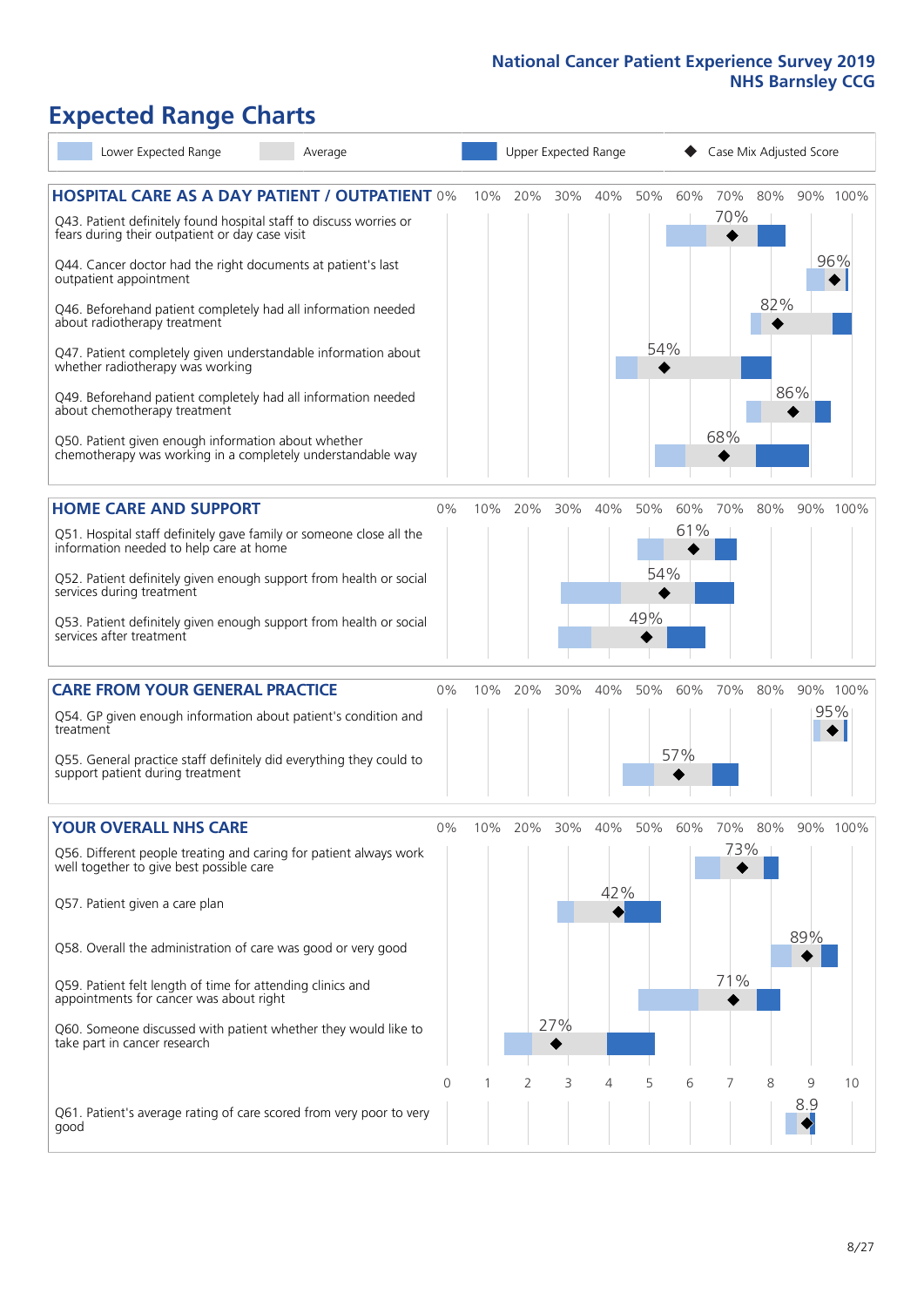# **Comparability Tables**

\* Indicates where a score has been suppressed because there are less than 21 responses.

\*\* No score available for 2018.

 $\triangle$  or  $\nabla$ 

Change 2018-2019: Indicates where 2019 score is significantly higher or lower than 2018 score Change Overall: Indicates significant change overall (2015, 2016, 2017, 2018 and 2019).

Adjusted Score below Lower Expected Range Adjusted Score between Upper and Lower Expected Ranges Adjusted Score above Upper

Expected Range

|                                                                                                                 |           |               | Unadjusted Scores |               |                                                    |         |               | Case Mix Adjusted Scores                   |                |                   |
|-----------------------------------------------------------------------------------------------------------------|-----------|---------------|-------------------|---------------|----------------------------------------------------|---------|---------------|--------------------------------------------|----------------|-------------------|
|                                                                                                                 | 2018<br>n | 2018<br>Score | 2019<br>n         | 2019<br>Score | $\sqrt{(\text{Change})^2}$ Change<br>2018-<br>2019 | Overall | 2019<br>Score | Lower<br><b>Expected Expected</b><br>Range | Upper<br>Range | National<br>Score |
| <b>SEEING YOUR GP</b>                                                                                           |           |               |                   |               |                                                    |         |               |                                            |                |                   |
| Q1. Saw GP once or twice before being told they needed to go<br>to hospital                                     | 215       | 86%           | 210               | 78%           |                                                    |         | 75%           | 73%                                        | 84%            | 79%               |
| Q2. Patient thought they were seen as soon as necessary                                                         | 288       | 85%           | 279               | 84%           |                                                    |         | 82%           | 80%                                        | 88%            | 84%               |
| <b>DIAGNOSTIC TESTS</b>                                                                                         |           |               |                   |               |                                                    |         |               |                                            |                |                   |
| the contract of the contract of the contract of the contract of the contract of the contract of the contract of |           |               |                   |               |                                                    |         |               |                                            |                |                   |

| O5. Received all the information needed about the test                    | $***$ | **  | 219 | 95% |  | 95% | 92% | 98% | 95% |
|---------------------------------------------------------------------------|-------|-----|-----|-----|--|-----|-----|-----|-----|
| Q6. The length of time waiting for the test to be done was<br>about right | 239   | 91% | 228 | 92% |  | 91% | 84% | 92% | 88% |
| Q7. Test results explained in completely understandable way               | 242   | 81% | 226 | 79% |  | 78% | 75% | 85% | 80% |

| <b>FINDING OUT WHAT WAS WRONG WITH YOU</b>                                                      |     |     |     |     |     |     |     |     |
|-------------------------------------------------------------------------------------------------|-----|-----|-----|-----|-----|-----|-----|-----|
| Q10. Patient told they could bring a family member or friend<br>when first told they had cancer | 268 | 76% | 263 | 74% | 72% | 71% | 83% | 77% |
| Q11. Patient felt they were told sensitively that they had cancer                               | 288 | 85% | 284 | 86% | 85% | 82% | 90% | 86% |
| Q12. Patient completely understood the explanation of what<br>was wrong                         | 294 | 77% | 284 | 74% | 73% | 68% | 78% | 73% |
| Q13. Patient given easy to understand written information<br>about the type of cancer they had  | 247 | 71% | 244 | 76% | 74% | 69% | 80% | 74% |

| <b>DECIDING THE BEST TREATMENT FOR YOU</b>                                                              |      |     |     |     |     |     |     |     |
|---------------------------------------------------------------------------------------------------------|------|-----|-----|-----|-----|-----|-----|-----|
| Q14. Patient felt that treatment options were completely<br>explained                                   | 259  | 83% | 247 | 82% | 80% | 79% | 88% | 83% |
| Q15. Patient felt possible side effects were definitely explained<br>in an understandable way           | 285  | 72% | 261 | 70% | 69% | 67% | 78% | 73% |
| Q16. Patient definitely given practical advice and support in<br>dealing with side effects of treatment | 284  | 68% | 261 | 67% | 66% | 62% | 73% | 67% |
| Q17. Patient definitely told about side effects that could affect<br>them in the future                 | 264  | 59% | 242 | 60% | 57% | 51% | 63% | 57% |
| Q18. Patient definitely involved as much as they wanted in<br>decisions about care and treatment        | $**$ | **  | 278 | 81% | 80% | 76% | 86% | 81% |

| <b>CLINICAL NURSE SPECIALIST (CNS)</b>                                                    |     |     |     |     |     |     |     |     |
|-------------------------------------------------------------------------------------------|-----|-----|-----|-----|-----|-----|-----|-----|
| Q19. Patient given the name of a CNS who would support them<br>through their treatment    | 278 | 92% | 265 | 92% | 92% | 89% | 95% | 92% |
| Q20. Patient found it very or quite easy to contact their CNS                             | 227 | 91% | 221 | 88% | 88% | 80% | 90% | 85% |
| Q21. Patient got understandable answers to important<br>questions all or most of the time | 214 | 86% | 213 | 90% | 90% | 83% | 92% | 87% |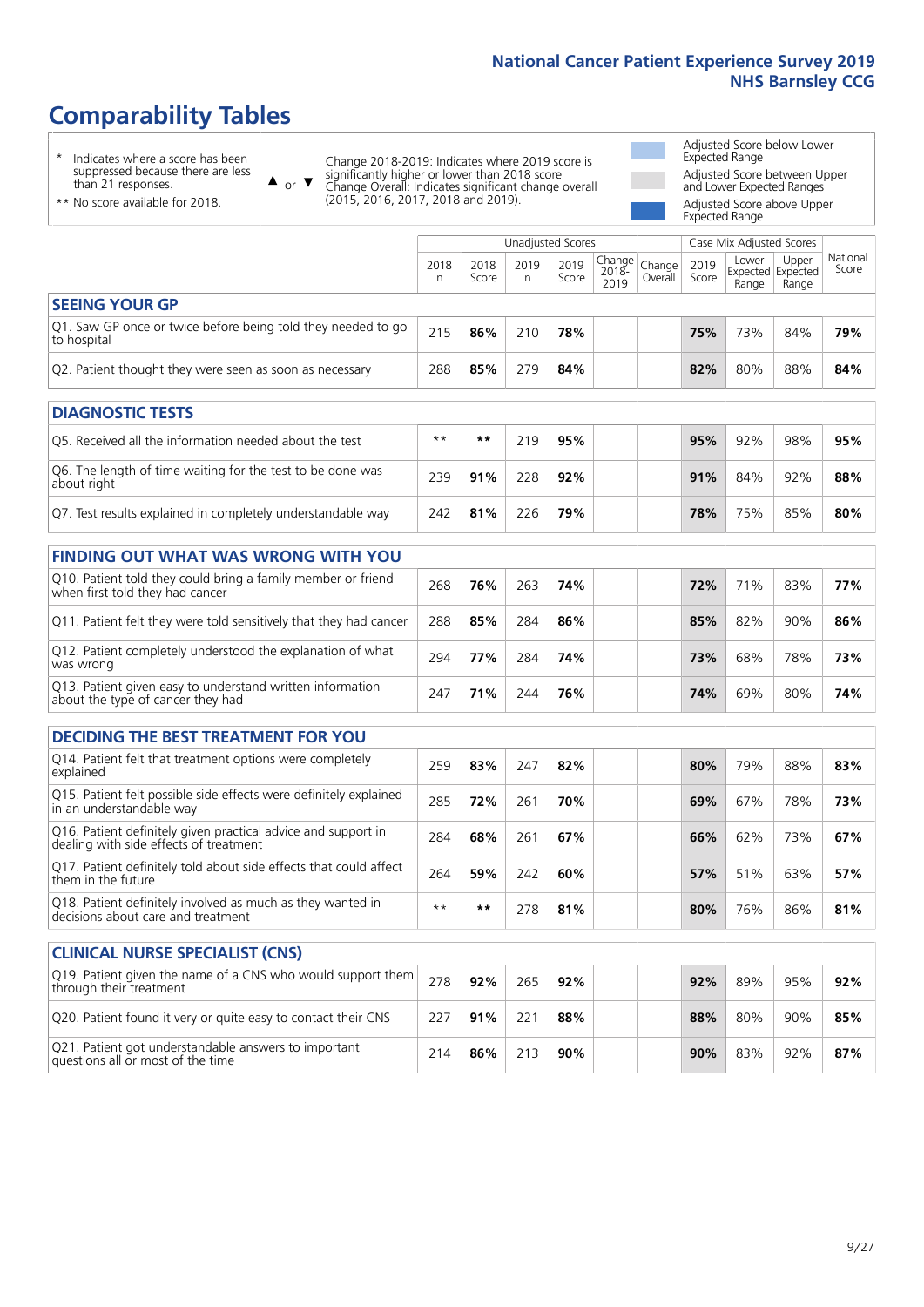# **Comparability Tables**

\* Indicates where a score has been suppressed because there are less than 21 responses.

\*\* No score available for 2018.

 $\triangle$  or  $\nabla$ 

Change 2018-2019: Indicates where 2019 score is significantly higher or lower than 2018 score Change Overall: Indicates significant change overall (2015, 2016, 2017, 2018 and 2019).

Adjusted Score below Lower Expected Range Adjusted Score between Upper and Lower Expected Ranges Adjusted Score above Upper Expected Range

|                                                                                                                   | <b>Unadjusted Scores</b> |               |           |               |                         |                   | Case Mix Adjusted Scores |                                     |                |                   |
|-------------------------------------------------------------------------------------------------------------------|--------------------------|---------------|-----------|---------------|-------------------------|-------------------|--------------------------|-------------------------------------|----------------|-------------------|
|                                                                                                                   | 2018<br>n                | 2018<br>Score | 2019<br>n | 2019<br>Score | Change<br>2018-<br>2019 | Change<br>Overall | 2019<br>Score            | Lower<br>Expected Expected<br>Range | Upper<br>Range | National<br>Score |
| <b>SUPPORT FOR PEOPLE WITH CANCER</b>                                                                             |                          |               |           |               |                         |                   |                          |                                     |                |                   |
| Q22. Hospital staff gave information about support or self-help<br>groups for people with cancer                  | 225                      | 89%           | 220       | 92%           |                         |                   | 91%                      | 84%                                 | 92%            | 88%               |
| Q23. Hospital staff discussed or gave information about the<br>impact cancer could have on day to day activities  | 200                      | 87%           | 190       | 87%           |                         |                   | 87%                      | 79%                                 | 89%            | 84%               |
| Q24. Hospital staff gave information on getting financial help or<br>possible benefits                            | 158                      | 66%           | 158       | 61%           |                         |                   | 62%                      | 55%                                 | 70%            | 63%               |
| Q25. Hospital staff told patient they could get free prescriptions                                                | 131                      | 82%           | 123       | 86%           |                         |                   | 87%                      | 75%                                 | 89%            | 82%               |
| <b>OPERATIONS</b>                                                                                                 |                          |               |           |               |                         |                   |                          |                                     |                |                   |
| Q27. Beforehand, patient had all the information needed about<br>the operation                                    | 155                      | 98%           | 141       | 96%           |                         |                   | 96%                      | 93%                                 | 99%            | 96%               |
| Q28. Afterwards, staff completely explained how operation had<br>gone in understandable way                       | 154                      | 84%           | 144       | 72%           |                         |                   | 72%                      | 73%                                 | 86%            | 79%               |
| <b>HOSPITAL CARE AS AN INPATIENT</b>                                                                              |                          |               |           |               |                         |                   |                          |                                     |                |                   |
| Q30. Hospital staff didn't talk in front of patient as if patient<br>wasn't there                                 | $**$                     | $***$         | 120       | 78%           |                         |                   | 77%                      | 77%                                 | 90%            | 84%               |
| Q31. Patient had confidence and trust in all doctors treating<br>them                                             | $* *$                    | $***$         | 121       | 78%           |                         |                   | 77%                      | 77%                                 | 90%            | 84%               |
| Q32. Patient's family or someone close definitely felt able to talk<br>to a doctor                                | $* *$                    | $***$         | 96        | 66%           |                         |                   | 65%                      | 63%                                 | 81%            | 72%               |
| O33. Patient had confidence and trust in all the ward nurses<br>treating them                                     | $\star\star$             | **            | 121       | 76%           |                         |                   | 75%                      | 66%                                 | 82%            | 74%               |
| Q34. Patient thought there were always or nearly always<br>enough nurses on duty to care for them                 | $**$                     | $***$         | 120       | 71%           |                         |                   | 71%                      | 56%                                 | 73%            | 64%               |
| Q35. All hospital staff asked patient what name they prefer to<br>be called by                                    | $* *$                    | $***$         | 122       | 67%           |                         |                   | 67%                      | 61%                                 | 81%            | 71%               |
| Q36. Patient always given enough privacy when discussing<br>condition or treatment                                | $* *$                    | $**$          | 122       | 81%           |                         |                   | 81%                      | 78%                                 | 91%            | 85%               |
| Q37. Patient definitely found hospital staff to discuss worries or<br>fears during their inpatient visit          | $* *$                    | **            | 92        | 53%           |                         |                   | 52%                      | 42%                                 | 62%            | 52%               |
| Q38. Hospital staff definitely did everything they could to help<br>control pain                                  | $* *$                    | $***$         | 112       | 78%           |                         |                   | 78%                      | 76%                                 | 90%            | 83%               |
| Q39. Patient always felt they were treated with respect and<br>dignity while in hospital                          | $* *$                    | $**$          | 122       | 90%           |                         |                   | 90%                      | 82%                                 | 94%            | 88%               |
| Q40. Patient given clear written information about what should<br>or should not do after leaving hospital         | $**$                     | $***$         | 110       | 85%           |                         |                   | 84%                      | 79%                                 | 92%            | 86%               |
| Q41. Hospital staff told patient who to contact if worried about<br>condition or treatment after leaving hospital | $* *$                    | $***$         | 115       | 97%           |                         |                   | 96%                      | 90%                                 | 99%            | 94%               |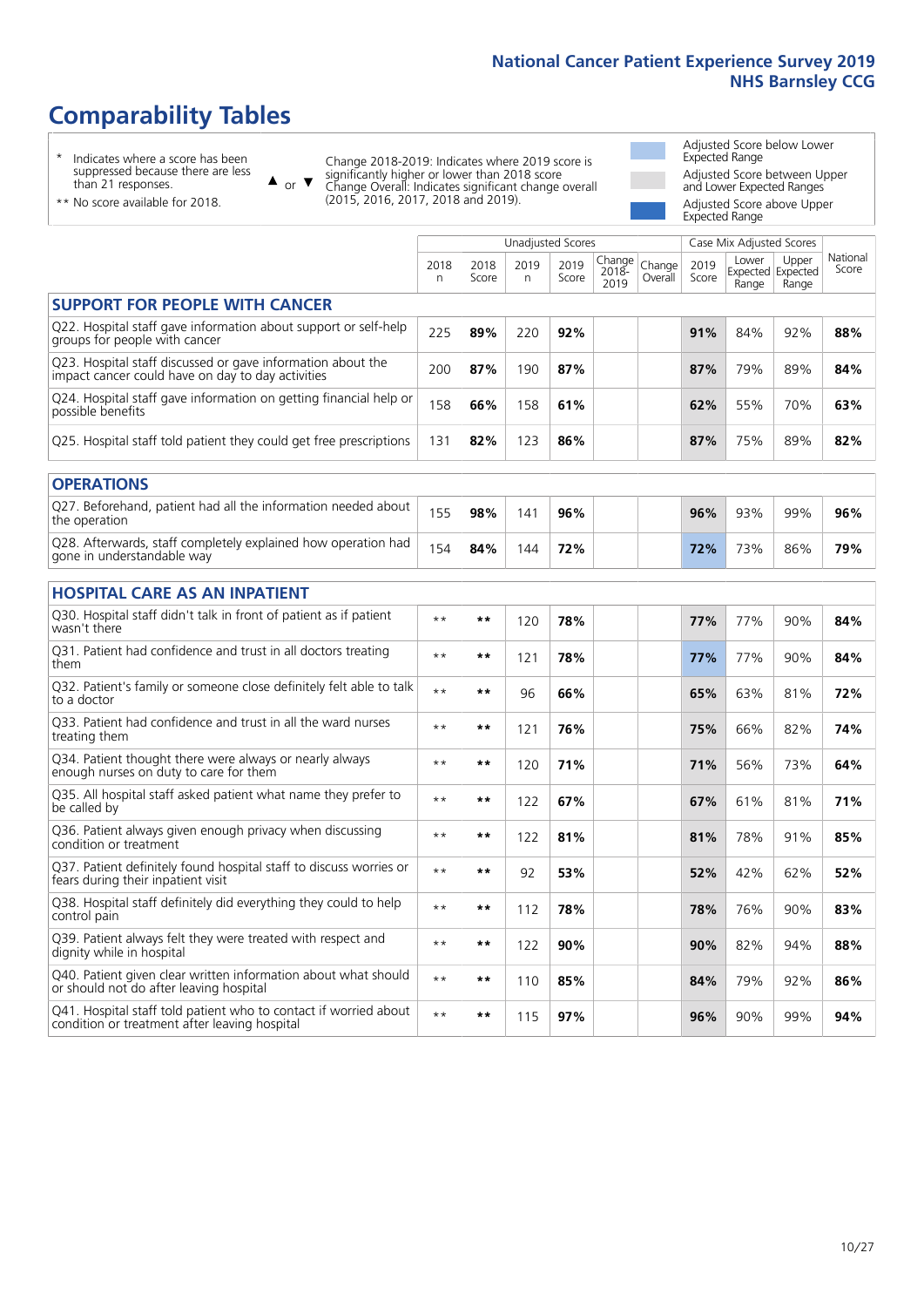# **Comparability Tables**

\* Indicates where a score has been suppressed because there are less than 21 responses.

 $\triangle$  or  $\nabla$ 

Change 2018-2019: Indicates where 2019 score is significantly higher or lower than 2018 score Change Overall: Indicates significant change overall (2015, 2016, 2017, 2018 and 2019).

Adjusted Score below Lower Expected Range Adjusted Score between Upper and Lower Expected Ranges Adjusted Score above Upper Expected Range

| ** No score available for 2018. |  |
|---------------------------------|--|

|                                                                                                                       |              |               | <b>Unadjusted Scores</b> |               |                            |                   |               | Case Mix Adjusted Scores |                                     |                   |
|-----------------------------------------------------------------------------------------------------------------------|--------------|---------------|--------------------------|---------------|----------------------------|-------------------|---------------|--------------------------|-------------------------------------|-------------------|
|                                                                                                                       | 2018<br>n    | 2018<br>Score | 2019<br>n                | 2019<br>Score | Change<br>$2018 -$<br>2019 | Change<br>Overall | 2019<br>Score | Lower<br>Range           | Upper<br>Expected Expected<br>Range | National<br>Score |
| <b>HOSPITAL CARE AS A DAY PATIENT / OUTPATIENT</b>                                                                    |              |               |                          |               |                            |                   |               |                          |                                     |                   |
| Q43. Patient definitely found hospital staff to discuss worries or<br>fears during their outpatient or day case visit | 226          | 75%           | 199                      | 71%           |                            |                   | 70%           | 64%                      | 77%                                 | 71%               |
| Q44. Cancer doctor had the right documents at patient's last<br>outpatient appointment                                | 259          | 96%           | 237                      | 96%           |                            |                   | 96%           | 93%                      | 98%                                 | 96%               |
| Q46. Beforehand patient completely had all information needed<br>about radiotherapy treatment                         | 66           | 83%           | 59                       | 83%           |                            |                   | 82%           | 78%                      | 95%                                 | 86%               |
| Q47. Patient completely given understandable information<br>about whether radiotherapy was working                    | 58           | 55%           | 57                       | 54%           |                            |                   | 54%           | 47%                      | 73%                                 | 60%               |
| Q49. Beforehand patient completely had all information needed<br>about chemotherapy treatment                         | 128          | 88%           | 115                      | 85%           |                            |                   | 86%           | 78%                      | 91%                                 | 84%               |
| Q50. Patient given enough information about whether<br>chemotherapy was working in a completely understandable way    | 120          | 70%           | 110                      | 68%           |                            |                   | 68%           | 59%                      | 76%                                 | 68%               |
| <b>HOME CARE AND SUPPORT</b>                                                                                          |              |               |                          |               |                            |                   |               |                          |                                     |                   |
| Q51. Hospital staff definitely gave family or someone close all<br>the information needed to help care at home        | 244          | 64%           | 231                      | 62%           |                            |                   | 61%           | 53%                      | 66%                                 | 60%               |
| Q52. Patient definitely given enough support from health or<br>social services during treatment                       | 162          | 59%           | 163                      | 54%           |                            |                   | 54%           | 43%                      | 61%                                 | 52%               |
| Q53. Patient definitely given enough support from health or<br>social services after treatment                        | 94           | 50%           | 107                      | 50%           |                            |                   | 49%           | 36%                      | 54%                                 | 45%               |
| <b>CARE FROM YOUR GENERAL PRACTICE</b>                                                                                |              |               |                          |               |                            |                   |               |                          |                                     |                   |
| Q54. GP given enough information about patient's condition<br>and treatment                                           | 229          | 96%           | 210                      | 95%           |                            |                   | 95%           | 92%                      | 98%                                 | 95%               |
| Q55. General practice staff definitely did everything they could<br>to support patient during treatment               | 175          | 65%           | 182                      | 58%           |                            |                   | 57%           | 51%                      | 66%                                 | 58%               |
| <b>YOUR OVERALL NHS CARE</b>                                                                                          |              |               |                          |               |                            |                   |               |                          |                                     |                   |
| Q56. Different people treating and caring for patient always<br>work well together to give best possible care         | $\star\star$ | $***$         | 265                      | 74%           |                            |                   | 73%           | 67%                      | 78%                                 | 73%               |
| Q57. Patient given a care plan                                                                                        | 215          | 40%           | 227                      | 45%           |                            |                   | 42%           | 31%                      | 44%                                 | 38%               |
| Q58. Overall the administration of care was good or very good                                                         | 288          | 90%           | 280                      | 89%           |                            |                   | 89%           | 85%                      | 92%                                 | 89%               |
| Q59. Patient felt length of time for attending clinics and<br>appointments for cancer was about right                 | 284          | 73%           | 280                      | 73%           |                            |                   | 71%           | 62%                      | 77%                                 | 69%               |
| Q60. Someone discussed with patient whether they would like<br>to take part in cancer research                        | 269          | 28%           | 253                      | 25%           |                            |                   | 27%           | 21%                      | 40%                                 | 30%               |
| Q61. Patient's average rating of care scored from very poor to<br>very good                                           | 285          | 9.0           | 276                      | 8.9           |                            |                   | 8.9           | 8.6                      | 9.0                                 | 8.8               |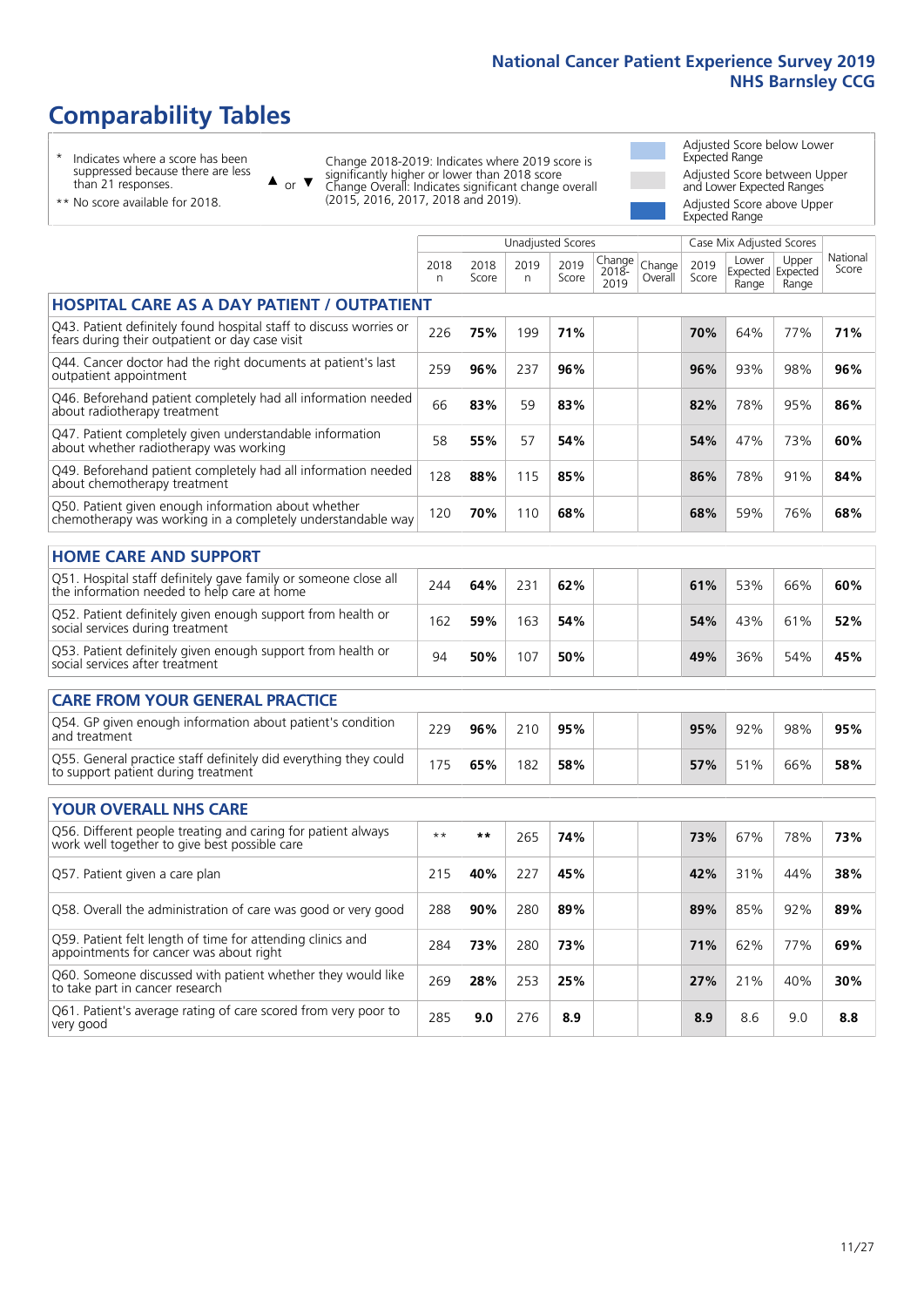- \* Indicates where a score has been suppressed because there are less than 21 responses.
- n.a. Indicates that there were no respondents for that tumour group.

| <b>SEEING YOUR GP</b>                           |            |              |                 |            |                    |                |                                               |         | Tumour Group |         |         |                 |                       |         |                |
|-------------------------------------------------|------------|--------------|-----------------|------------|--------------------|----------------|-----------------------------------------------|---------|--------------|---------|---------|-----------------|-----------------------|---------|----------------|
|                                                 |            | Brain<br>CNS | <b>Breast</b>   | Colorectal | ᠊ᢛ<br>Gynaecologic | Haematological | Head and<br>Neck                              | Lung    | Prostate     | Sarcoma | Skin    | Upper<br>Gastro | $\sigma$<br>Jrologica | Other   | All<br>Cancers |
| Q1. Saw GP once or twice before being told they | <b>CCG</b> |              | n.a. $94\%$ 64% |            |                    | 65%            | $\star$                                       | $\star$ | 71%          | n.a.    | $\star$ |                 | 85%                   | $\star$ | 78%            |
| needed to go to hospital                        | National   | 59%          |                 |            | 94% 75% 77%        |                | 67%   79%   71%   82%   71%   90%             |         |              |         |         |                 | 74% 83% 74% 79%       |         |                |
| Q2. Patient thought they were seen as soon as   | <b>CCG</b> | n.a.         |                 | 91% 65%    | $\star$            | 83%            | $\star$                                       | $\star$ | 79%          | $\star$ | $\star$ | $\star$         | 86%                   | $\star$ | 84%            |
| necessary                                       | National   | 79%          |                 | 89% 83%    |                    |                | 81%   82%   81%   84%   86%   69%   85%   79% |         |              |         |         |                 | 85% 79%               |         | 84%            |

#### **DIAGNOSTIC TESTS** Tumour Group

|                                                   |                                          | Brain       | <b>Breast</b> | Colorectal<br>LGT | ᅙ<br>Gynaecologic | Haematological | Head and<br>Neck | Lung     | Prostate  | Sarcoma | Skin                                        | Upper<br>Gastro | rological   | Other   | All<br>Cancers |
|---------------------------------------------------|------------------------------------------|-------------|---------------|-------------------|-------------------|----------------|------------------|----------|-----------|---------|---------------------------------------------|-----------------|-------------|---------|----------------|
| Q5. Received all the information needed about     | <b>CCG</b>                               | n.a.        |               | 97% 89%           | $\star$           | 93%            | $\star$          | $^\star$ | 100% n.a. |         | $\star$                                     | $\star$         | 97%         | $\star$ | 95%            |
| the test                                          | National                                 | 93%         |               | 95% 95%           |                   | 93% 95%        |                  | 93% 95%  | 95%       | 93%     | 96%                                         |                 | 95% 95% 95% |         | 95%            |
| Q6. The length of time waiting for the test to be | <b>CCG</b>                               | n.a.        | 97% 85%       |                   | $\star$           | 90%            | $\star$          | $\star$  | 93%       | n.a.    | $\star$                                     | $\star$         | 94%         | $\star$ | 92%            |
| done was about right                              | National                                 | 84% 91% 88% |               |                   |                   |                |                  |          |           |         | 86% 89% 88% 87% 87% 81% 87% 84% 87% 86% 88% |                 |             |         |                |
| Q7. Test results explained in completely          | <b>CCG</b>                               | n.a.        |               | 81% 81%           | $\star$           | 80%            | $\star$          | $\star$  | 72%       | n.a.    | $\star$                                     | $\star$         | 75%         | $\star$ | 79%            |
| understandable way                                | National 71% 83% 82% 77% 77% 79% 80% 80% |             |               |                   |                   |                |                  |          |           |         | 78% 84% 75% 80% 76% 80%                     |                 |             |         |                |

| <b>FINDING OUT WHAT WAS WRONG WITH YOU</b>        |            |        |               |                        |                |                |                        |                     | Tumour Group |         |         |                 |            |        |                |
|---------------------------------------------------|------------|--------|---------------|------------------------|----------------|----------------|------------------------|---------------------|--------------|---------|---------|-----------------|------------|--------|----------------|
|                                                   |            | Brain  | <b>Breast</b> | olorectal.<br>LGT<br>Û | Gynaecological | Haematological | ad and<br>Neck<br>Head | Lung                | Prostate     | Sarcoma | Skin    | Upper<br>Gastro | Irological | Other  | All<br>Cancers |
| Q10. Patient told they could bring a family       | CCG        | n.a.   | 81%           | 82%                    |                | 66%            | $\star$                | $\star$             | 77%          | $\ast$  | $\star$ | $\star$         | 69%        | $\ast$ | 74%            |
| member or friend when first told they had cancer  | National   | 85%    | 82%           | 82%                    | 71%            | 71%            | 71%                    | 77%                 | 79%          | 73%     | 69%     | 76%             | 73%        | 75%    | 77%            |
| Q11. Patient felt they were told sensitively that | CCG        | n.a.   | 86%           | 91%                    |                | 83%            | $\star$                | $\star$             | 87%          | $\star$ | $\star$ | $\star$         | 88%        | $\ast$ | 86%            |
| they had cancer                                   | National   | 79%    | 89% 87%       |                        | 82%            |                | 84% 87%                | 83%                 | 86%          | 84%     | 89%     | 81%             | 84% 83%    |        | 86%            |
| Q12. Patient completely understood the            | CCG        | n.a.   | 79%           | 82%                    |                | 60%            | $\star$                | $\star$             | 79%          | $\star$ | $\star$ |                 | 60%        | $\ast$ | 74%            |
| explanation of what was wrong                     | National   | 66%    | 77%           | 79%                    | 73%            | 60%            | 78%                    | 76%                 | 79%          | 67%     | 80%     | 70%             | 77%        | 70%    | 73%            |
| Q13. Patient given easy to understand written     | <b>CCG</b> | n.a.   | 76%           | 75%                    |                | 74%            | $\star$                | $\star$             | 82%          | $\star$ | $\star$ | $\star$         | 75%        | $\ast$ | 76%            |
| information about the type of cancer they had     | National   | $66\%$ | 78%           | 73%                    | 71%            | 76%            |                        | 69% 67% 83% 67% 84% |              |         |         | 67%             | 74%        | 65%    | 74%            |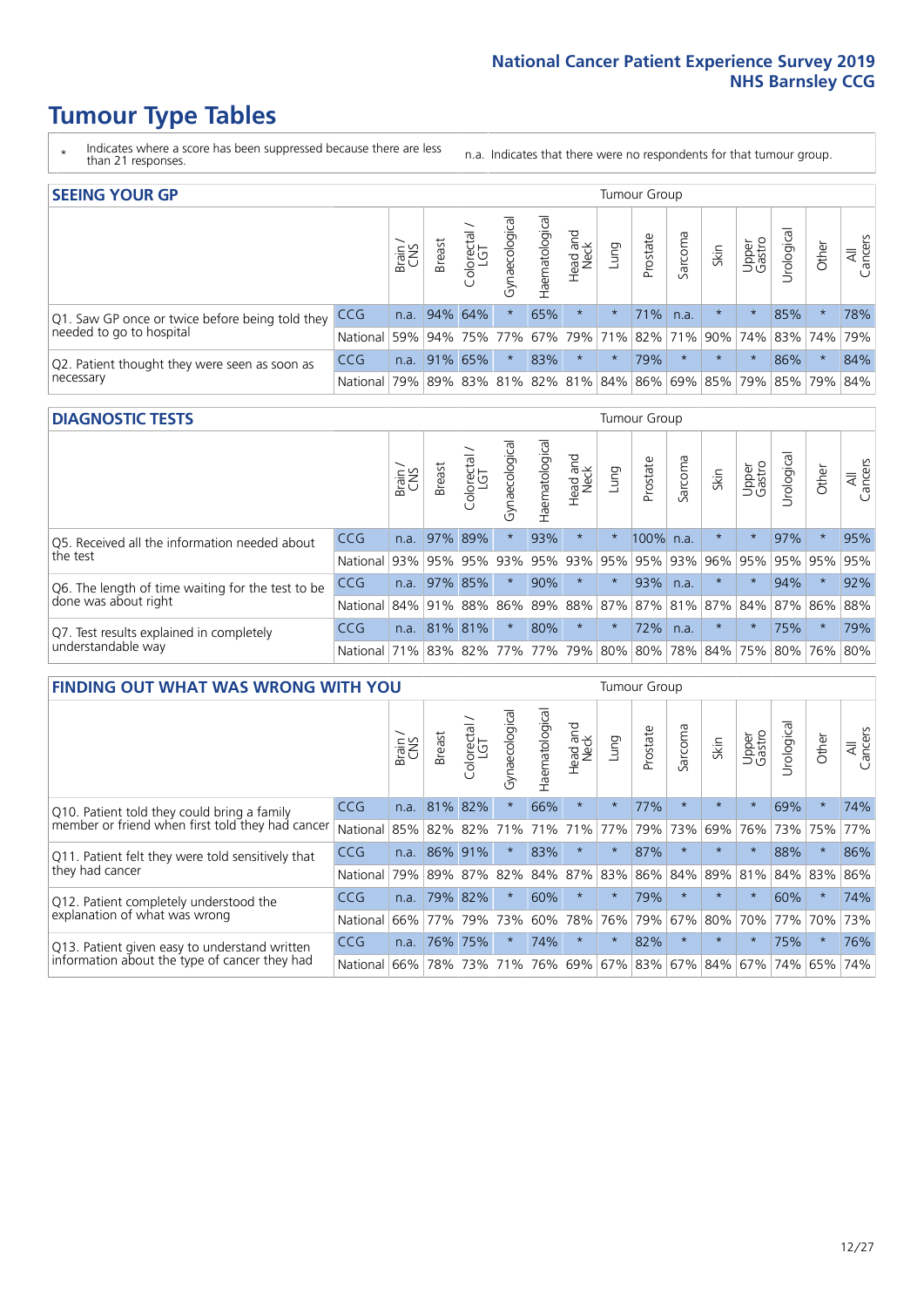- \* Indicates where a score has been suppressed because there are less than 21 responses.
- n.a. Indicates that there were no respondents for that tumour group.

| <b>DECIDING THE BEST TREATMENT FOR YOU</b>         |          |       |               |            |                |                |                         |         | Tumour Group |                                         |         |                 |            |             |                |
|----------------------------------------------------|----------|-------|---------------|------------|----------------|----------------|-------------------------|---------|--------------|-----------------------------------------|---------|-----------------|------------|-------------|----------------|
|                                                    |          | Brain | <b>Breast</b> | Colorectal | Gynaecological | Haematological | ead and<br>Neck<br>Head | Lung    | Prostate     | arcoma<br>ιñ                            | Skin    | Upper<br>Gastro | Jrological | Other       | All<br>Cancers |
| Q14. Patient felt that treatment options were      | CCG      | n.a.  | 79%           | 83%        | $\star$        | 79%            | $\star$                 | $\star$ | 76%          | $\star$                                 | $\star$ | $\star$         | 81%        | $\star$     | 82%            |
| completely explained                               | National | 85%   |               | 85% 85%    | 85%            | 82%            | 87%                     | 84%     | 83%          | 83%                                     | 89%     | 81%             | 83%        | 79%         | 83%            |
| Q15. Patient felt possible side effects were       | CCG      | n.a.  |               | 66% 83%    | $\star$        | 62%            | $\ast$                  | $\star$ | 81%          | $\star$                                 | $\star$ | $\star$         | 63%        | $\star$     | 70%            |
| definitely explained in an understandable way      | National | 69%   | 74%           | 76%        | 75%            | 69%            | 73%                     | 74%     | 73%          | 73%                                     | 77%     | 72%             | 71%        | 70%         | 73%            |
| Q16. Patient definitely given practical advice and | CCG      | n.a.  | 75%           | 70%        | $\star$        | 64%            | $\ast$                  | $\star$ | 66%          | $\star$                                 |         | $\star$         | 61%        | $\star$     | 67%            |
| support in dealing with side effects of treatment  | National | 63%   | 70%           | 70%        | 69%            | 65%            | 70%                     | 69%     | 65%          | 66%                                     | 71%     | 66%             | 63%        | 64%         | 67%            |
| Q17. Patient definitely told about side effects    | CCG      | n.a.  | 56%           | 64%        | $\star$        | 53%            | $\star$                 | $\star$ | 66%          | $\star$                                 | $\star$ | $\star$         | 57%        | $\star$     | 60%            |
| that could affect them in the future               | National | 62%   | 57%           | 59%        | 56%            | 51%            | 64%                     | 56%     | 66%          | 54%                                     | 66%     | 53%             | 56% 52%    |             | 57%            |
| Q18. Patient definitely involved as much as they   | CCG      | n.a.  | 77%           | 82%        | $\star$        | 83%            | $\star$                 | $\star$ | 82%          | $\star$                                 | $\star$ | $\star$         | 89%        | $\star$     | 81%            |
| wanted in decisions about care and treatment       | National | 79%   |               |            |                |                |                         |         |              | 81% 83% 81% 80% 81% 81% 84% 81% 87% 79% |         |                 |            | 79% 78% 81% |                |

#### **CLINICAL NURSE SPECIALIST (CNS)** Tumour Group

|                                             |            | Brain | Breast        | Colorectal<br>LGT | ᢛ<br>Gynaecologi | Haematological  | Head and<br>Neck | Lung    | Prostate | Sarcoma | Skin                        | Upper<br>Gastro | $\sigma$<br>Irologica | Other   | All<br>Cancers |
|---------------------------------------------|------------|-------|---------------|-------------------|------------------|-----------------|------------------|---------|----------|---------|-----------------------------|-----------------|-----------------------|---------|----------------|
| Q19. Patient given the name of a CNS who    | <b>CCG</b> |       | n.a. 100% 94% |                   |                  | 98%             | $\star$          |         | 73%      | $\star$ | $\star$                     |                 | 81%                   | $\star$ | 92%            |
| would support them through their treatment  | National   | 95%   | 95%           | 92%               | 95%              | 92%             | 91%              | 94% 91% |          | 91%     | 91%                         | 93%             | 85% 89%               |         | 92%            |
| Q20. Patient found it very or quite easy to | <b>CCG</b> | n.a.  | 92% 91%       |                   |                  | 92%             | $\star$          | $\star$ | 76%      |         | $\star$                     | $\star$         | 87%                   | $\star$ | 88%            |
| contact their CNS                           | National   | 86%   | 84%           | 88%               | 85%              | 87% 86% 86% 80% |                  |         |          | 86%     | 90%                         | 85%             | 83% 83%               |         | 85%            |
| Q21. Patient got understandable answers to  | CCG        | n.a.  | 92% 91%       |                   |                  | 100%            | $\star$          | $\star$ | $\star$  | $\star$ | $\star$                     | $\star$         | $\star$               | $\star$ | 90%            |
| important questions all or most of the time | National   | 82%   | 87%           | 89%               |                  |                 |                  |         |          |         | 86% 89% 88% 86% 87% 87% 93% |                 | 86% 87% 86% 87%       |         |                |

| <b>SUPPORT FOR PEOPLE WITH CANCER</b>                                                             |              |       |               |            |                |                |                        |             | <b>Tumour Group</b> |         |         |                 |            |         |                |
|---------------------------------------------------------------------------------------------------|--------------|-------|---------------|------------|----------------|----------------|------------------------|-------------|---------------------|---------|---------|-----------------|------------|---------|----------------|
|                                                                                                   |              | Brain | <b>Breast</b> | Colorectal | Gynaecological | Haematological | ad and<br>Neck<br>Head | Lung        | Prostate            | Sarcoma | Skin    | Upper<br>Gastro | Jrological | Other   | All<br>Cancers |
| Q22. Hospital staff gave information about                                                        | CCG          | n.a.  | 97%           | 85%        | $\star$        | 89%            | $\star$                | $\star$     | 88%                 | $\star$ | $\star$ | $\star$         | $\star$    | $\star$ | 92%            |
| support or self-help groups for people with<br>cancer                                             | National     | 92%   | 92%           | 88%        | 87%            | 86%            | 88%                    | 87%         | 91%                 | 86%     | 90%     | 88%             | 81%        | 83%     | 88%            |
| Q23. Hospital staff discussed or gave information<br>about the impact cancer could have on day to | CCG          | n.a.  | 92%           | 91%        | $\star$        | 90%            | $\star$                | $\star$     | 86%                 | $\star$ | $\star$ | $\star$         | $\star$    | $\star$ | 87%            |
| day activities                                                                                    | National     | 84%   | 86%           | 85%        | 82%            | 84%            | 84%                    | 83%         | 88%                 | 81%     | 86%     | 83%             | 78%        | 79%     | 84%            |
| Q24. Hospital staff gave information on getting                                                   | CCG          | n.a.  | 74%           | $\star$    | $\star$        | 69%            | $\star$                | $\star$     | $\star$             | $\star$ |         | $\star$         | $\star$    | $\ast$  | 61%            |
| financial help or possible benefits                                                               | National     | 78%   | 68%           | 61%        | 66%            | 61%            | 67%                    | 72%         | 55%                 | 64%     | 60%     | 64%             | 47%        | 59%     | 63%            |
| Q25. Hospital staff told patient they could get                                                   | CCG          | n.a.  | 92%           |            | $\star$        |                | $\star$                | $\star$     | $\star$             | $\star$ |         | $\star$         | $\star$    | $\star$ | 86%            |
| free prescriptions                                                                                | National 82% |       | 81%           | 83%        | 79%            | 87%            |                        | 84% 86% 80% |                     | 78%     | 71%     | 84%             |            | 73% 81% | 82%            |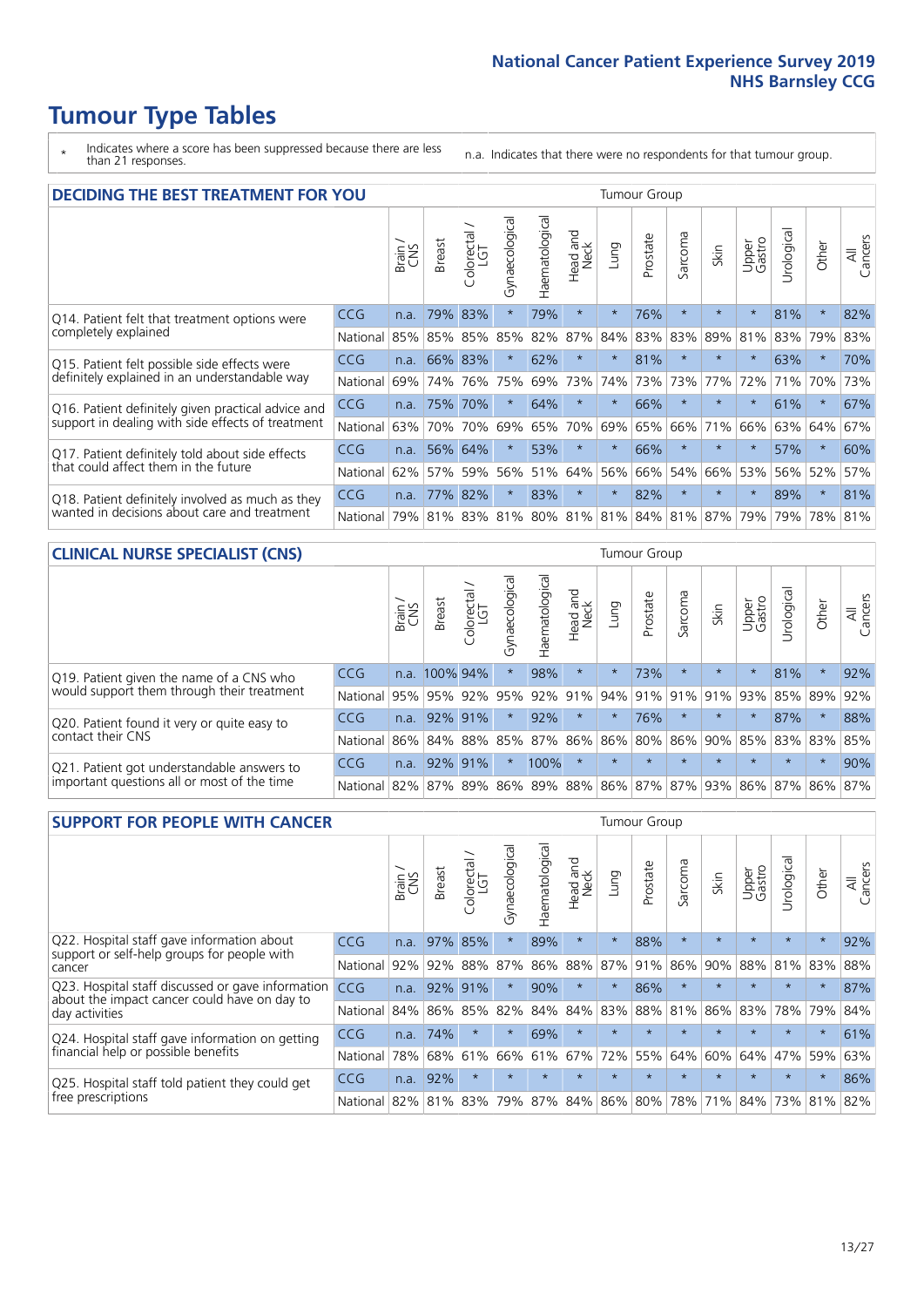- \* Indicates where a score has been suppressed because there are less than 21 responses.
- n.a. Indicates that there were no respondents for that tumour group.

| <b>OPERATIONS</b>                                |            |       |               |            |                   |                |                                   |         | Tumour Group |         |                             |                 |                                  |         |                |
|--------------------------------------------------|------------|-------|---------------|------------|-------------------|----------------|-----------------------------------|---------|--------------|---------|-----------------------------|-----------------|----------------------------------|---------|----------------|
|                                                  |            | Brain | <b>Breast</b> | Colorectal | ক<br>Gynaecologic | Haematological | Head and<br>Neck                  | Lung    | Prostate     | Sarcoma | Skin                        | Upper<br>Gastro | $\overline{\sigma}$<br>Irologica | Other   | All<br>Cancers |
| Q27. Beforehand, patient had all the information | <b>CCG</b> | n.a.  | 96%           |            | $\star$           | $\star$        | $\star$                           | $\star$ | $\star$      | $\star$ | $\star$                     |                 | 100%                             | $\ast$  | 96%            |
| needed about the operation                       | National   | 96%   |               | 97% 96%    | 96%               |                | 94%   96%   95%   97%   95%   96% |         |              |         |                             | $96\%$          |                                  | 95% 95% | 96%            |
| Q28. Afterwards, staff completely explained how  | CCG        | n.a.  | 74%           |            | $\star$           | $\star$        | $\star$                           | $\star$ | $\star$      | $\star$ | $\star$                     | $\star$         | 73%                              | $\star$ | 72%            |
| operation had gone in understandable way         | National   | 76%   |               | 79% 83%    |                   |                | 79% 78% 79%                       |         |              |         | 79%   78%   80%   82%   79% |                 |                                  | 76% 77% | 79%            |

#### **HOSPITAL CARE AS AN INPATIENT** Tumour Group

|                                                                                                   |            | Brain | Breast  | Colorectal /<br>LGT | Gynaecological | Haematological  | Head and<br>Neck | Lung    | Prostate | Sarcoma | Skin    | Upper<br>Gastro | Urological      | Other   | All<br>Cancers |
|---------------------------------------------------------------------------------------------------|------------|-------|---------|---------------------|----------------|-----------------|------------------|---------|----------|---------|---------|-----------------|-----------------|---------|----------------|
| Q30. Hospital staff didn't talk in front of patient                                               | CCG        | n.a.  | 77%     | $\star$             | $\star$        | $\star$         | $\star$          | $\star$ | $\star$  | n.a.    | $\star$ | $\star$         | $\star$         | $\star$ | 78%            |
| as if patient wasn't there                                                                        | National   | 81%   | 86%     | 81%                 | 83%            | 84%             |                  | 83% 81% | 88%      | 86%     |         |                 | 86% 81% 83%     | 82%     | 84%            |
| 031. Patient had confidence and trust in all                                                      | CCG        | n.a.  | 50%     | $\star$             | $\star$        | $\star$         | $\star$          | $\star$ | $\star$  | n.a.    | $\star$ | $\star$         | $\star$         | $\star$ | 78%            |
| doctors treating them                                                                             | National   | 82%   | 83%     | 85%                 | 83%            | 82%             | 87%              | 83%     | 89%      | 86%     | 85%     | 81%             | 85%             | 80%     | 84%            |
| Q32. Patient's family or someone close definitely                                                 | CCG        | n.a.  | $\star$ | $\star$             | $\star$        | $\star$         | $\star$          | $\star$ | $\star$  | n.a.    |         |                 | $\star$         | $\star$ | 66%            |
| felt able to talk to a doctor                                                                     | National   | 67%   | 72%     | 73%                 | 72%            | 74%             | 75%              | 74%     | 72%      | 71%     | 74%     | 73%             | 71%             | 69%     | 72%            |
| Q33. Patient had confidence and trust in all the<br>ward nurses treating them                     | CCG        | n.a.  | 64%     | $\star$             | $\star$        | $\star$         | $\star$          | $\star$ | $\star$  | n.a.    | $\star$ | $\star$         | $\star$         | $\star$ | 76%            |
|                                                                                                   | National   | 72%   | 73%     | 72%                 | 71%            | 77%             | 75%              | 77%     | 79%      | 74%     | 75%     | 73%             | 77%             | 69%     | 74%            |
| Q34. Patient thought there were always or nearly<br>always enough nurses on duty to care for them | CCG        | n.a.  | 54%     | $\star$             | $\star$        | $\star$         | $\star$          | $\star$ | $\star$  | n.a.    | $\star$ | $\star$         | $\star$         | $\star$ | 71%            |
|                                                                                                   | National   | 68%   | 64%     | 62%                 |                | 63% 63%         |                  | 65% 68% | 72%      | 65%     |         |                 | 70% 65% 66%     | 60%     | 64%            |
| Q35. All hospital staff asked patient what name<br>they prefer to be called by                    | CCG        | n.a.  | 46%     | $\star$             | $\star$        | $\star$         | $\star$          | $\star$ | $\star$  | n.a.    | $\star$ | $\star$         | $\star$         | $\star$ | 67%            |
|                                                                                                   | National   | 68%   | 62%     | 74%                 | 65%            | 72%             | 71%              | 76%     | 72%      | 74%     | 70%     | 78%             | 76%             | 69%     | 71%            |
| Q36. Patient always given enough privacy when                                                     | <b>CCG</b> | n.a.  | 69%     | $\star$             | $\star$        | $\star$         | $\star$          | $\star$ | $\star$  | n.a.    | $\star$ | $\star$         | $\star$         | $\star$ | 81%            |
| discussing condition or treatment                                                                 | National   | 78%   | 84%     | 85%                 | 81%            | 86%             |                  | 87% 84% | 88%      | 84%     | 84%     | 84%             | 85%             | 82%     | 85%            |
| Q37. Patient definitely found hospital staff to                                                   | CCG        | n.a.  | 43%     | $\star$             | $\star$        | $\star$         | $\star$          | $\star$ | $\star$  | n.a.    | $\star$ | $\star$         | $\star$         | $\star$ | 53%            |
| discuss worries or fears during their inpatient visit                                             | National   | 45%   | 51%     | 55%                 | 51%            | 56%             | 52%              | 49%     | 53%      | 54%     | 51%     | 53%             | 49%             | 46%     | 52%            |
| Q38. Hospital staff definitely did everything they                                                | CCG        | n.a.  | 50%     | $\star$             | $\star$        | $\star$         | $\star$          | $\star$ | $\star$  | n.a.    | $\star$ | $\star$         | $\star$         | $\star$ | 78%            |
| could to help control pain                                                                        | National   | 85%   | 83%     | 84%                 | 82%            | 82%             |                  | 80% 84% | 85%      | 83%     |         | 85% 82%         | 81%             | 82%     | 83%            |
| Q39. Patient always felt they were treated with                                                   | CCG        | n.a.  | 73%     | $\star$             | $\star$        | $\star$         | $\star$          | $\star$ | $\star$  | n.a.    | $\star$ |                 | $\star$         | $\star$ | 90%            |
| respect and dignity while in hospital                                                             | National   | 85%   | 87%     | 87%                 | 85%            | 89%             | 87%              | 88%     | 91%      | 89%     | 89%     | 88%             | 90%             | 86%     | 88%            |
| Q40. Patient given clear written information<br>about what should or should not do after leaving  | <b>CCG</b> | n.a.  | 75%     | $\star$             |                | $\star$         | $\star$          | $\star$ | $\star$  | n.a.    | $\star$ |                 | $\star$         | $\star$ | 85%            |
| hospital                                                                                          | National   | 80%   | 89%     | 86%                 | 86%            | 83%             |                  | 87% 82% | 91%      | 85%     | 90%     | 82%             | 87%             | 83%     | 86%            |
| Q41. Hospital staff told patient who to contact                                                   | CCG        | n.a.  | 88%     | $\star$             | $\star$        | $\star$         | $\star$          | $\star$ | $\star$  | n.a.    | $\star$ | $\star$         | $\star$         | $\star$ | 97%            |
| if worried about condition or treatment after<br>leaving hospital                                 | National   | 94%   |         |                     |                | 95% 95% 93% 96% |                  | 93% 92% | 96%      |         |         |                 | 94% 95% 92% 92% | 93% 94% |                |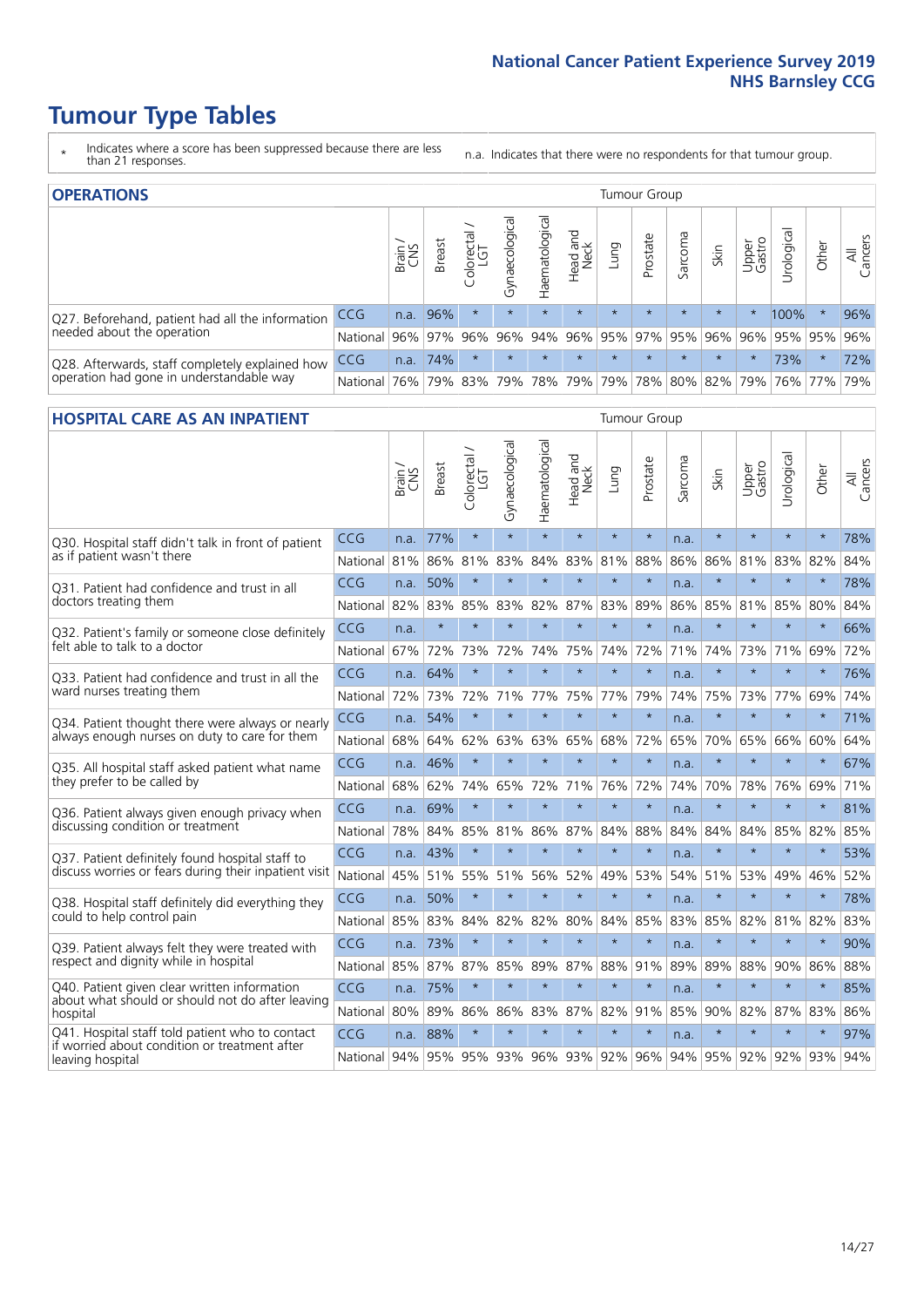- \* Indicates where a score has been suppressed because there are less than 21 responses.
- n.a. Indicates that there were no respondents for that tumour group.

| <b>HOSPITAL CARE AS A DAY PATIENT / OUTPATIENT</b>                                                                    |            |       |               |            |                |                |                        |         | <b>Tumour Group</b> |                      |         |                 |            |         |                |  |  |
|-----------------------------------------------------------------------------------------------------------------------|------------|-------|---------------|------------|----------------|----------------|------------------------|---------|---------------------|----------------------|---------|-----------------|------------|---------|----------------|--|--|
|                                                                                                                       |            | Brain | <b>Breast</b> | Colorectal | Gynaecological | Haematological | ad and<br>Neck<br>Head | Lung    | Prostate            | arcoma<br>$\sqrt{ }$ | Skin    | Upper<br>Gastro | Urological | Other   | All<br>Cancers |  |  |
| Q43. Patient definitely found hospital staff to                                                                       | <b>CCG</b> | n.a.  | 69%           | 79%        | $^\star$       | 72%            | $\star$                | $\star$ | 63%                 | $\star$              | $\star$ | $\star$         | 81%        | $\star$ | 71%            |  |  |
| discuss worries or fears during their outpatient or<br>day case visit                                                 | National   | 66%   | 68%           | 73%        | 70%            | 73%            | 72%                    | 70%     | 74%                 | 72%                  | 72%     | 71%             | 67%        | 68%     | 71%            |  |  |
| Q44. Cancer doctor had the right documents at<br>patient's last outpatient appointment                                | <b>CCG</b> | n.a.  | 97%           | 96%        |                | 100%           | $\star$                | $\star$ | 94%                 | $\star$              | $\star$ | $\star$         | 93%        | $\star$ | 96%            |  |  |
|                                                                                                                       | National   | 94%   | 96%           | 96%        | 96%            | 97%            | 96%                    | 96%     | 96%                 | 96%                  | 96%     | 94%             | 96%        | 95%     | 96%            |  |  |
| Q46. Beforehand patient completely had                                                                                | <b>CCG</b> | n.a.  | 84%           | $\star$    |                |                | $\star$                | $\star$ | $\star$             | n.a.                 | n.a.    | $\star$         | $\star$    | $\ast$  | 83%            |  |  |
| all information needed about radiotherapy<br>treatment                                                                | National   | 91%   | 88%           | 83%        | 88%            | 84%            | 86%                    | 86%     | 88%                 | 88%                  | 84%     | 86%             | 83%        | 84%     | 86%            |  |  |
| Q47. Patient completely given understandable<br>information about whether radiotherapy was                            | <b>CCG</b> | n.a.  | 58%           | $\star$    |                |                | $\star$                | $\star$ | $\star$             | n.a.                 | n.a.    | $\star$         | $\star$    | $\star$ | 54%            |  |  |
| working                                                                                                               | National   | 56%   | 60%           | 57%        | 61%            | 62%            | 63%                    | 59%     | 60%                 | 67%                  | 57%     | 52%             | 59%        | 59%     | 60%            |  |  |
| Q49. Beforehand patient completely had all                                                                            | CCG        | n.a.  | 81%           | $\star$    | n.a.           | 87%            | $\star$                | $\star$ | $\star$             | n.a.                 | $\star$ | $\star$         | $\star$    | $\ast$  | 85%            |  |  |
| information needed about chemotherapy<br>treatment                                                                    | National   | 80%   | 82%           | 86%        | 87%            | 85%            | 79%                    | 84%     | 86%                 | 86%                  | 90%     | 84%             | 85%        | 85%     | 84%            |  |  |
| Q50. Patient given enough information about<br>whether chemotherapy was working in a<br>completely understandable way | <b>CCG</b> | n.a.  | 65%           | $\star$    | n.a.           | 86%            | $\star$                | $\star$ | $\star$             | n.a.                 | $\star$ |                 |            | $\star$ | 68%            |  |  |
|                                                                                                                       | National   | 54%   | 62%           | 64%        | 68%            | 75%            |                        | 57% 67% | 66%                 | 71%                  | 79%     | 61%             | 68%        | 69%     | 68%            |  |  |

#### **HOME CARE AND SUPPORT** Tumour Group

|                                                                                                                   |            | Brain | Breast  | Colorectal<br>LGT | $\sigma$<br>Gynaecologic | Haematological | Head and<br>Neck | <b>Dung</b> | Prostate | Sarcoma | Skin    | Upper<br>Gastro | rological   | Other   | All<br>Cancers |
|-------------------------------------------------------------------------------------------------------------------|------------|-------|---------|-------------------|--------------------------|----------------|------------------|-------------|----------|---------|---------|-----------------|-------------|---------|----------------|
| Q51. Hospital staff definitely gave family or<br>someone close all the information needed to<br>help care at home | <b>CCG</b> | n.a.  | 60% 82% |                   |                          | 65%            | $\ast$           | $\star$     | 59%      | $\star$ | $\star$ | $\star$         | 54%         | $\star$ | 62%            |
|                                                                                                                   | National   | 58%   |         | 58% 63%           | 57%                      | 62%            |                  | 67% 59% 61% |          |         | 62% 65% | 60%             | 59% 55%     |         | 60%            |
| Q52. Patient definitely given enough support<br>from health or social services during treatment                   | <b>CCG</b> | n.a.  | 58% 74% |                   | $\star$                  | $\star$        | $\star$          | $\star$     | 54%      | $\star$ | $\star$ | $\star$         | $\star$     | $\star$ | 54%            |
|                                                                                                                   | National   | 42%   | 52%     | 60%               |                          | 45% 51%        | 59%              | 50%         | 48%      |         | 53% 57% |                 | 54% 48% 51% |         | 52%            |
| Q53. Patient definitely given enough support<br>from health or social services after treatment                    | <b>CCG</b> | n.a.  | 45%     |                   | n.a.                     | $\star$        | $\star$          | $\star$     | $\star$  | n.a.    |         | $\star$         | $\star$     | $\star$ | 50%            |
|                                                                                                                   | National l | 39%   | 41% 53% |                   | 39%                      | $ 43\% $       | 56%              | 40%         | 46%      | 48%     | 59%     | 47%             | 44%         | 44%     | 45%            |

| <b>CARE FROM YOUR GENERAL PRACTICE</b>                                                                     |              |              |               |                        |                   | Tumour Group      |                  |         |                 |         |         |                 |                |         |                |
|------------------------------------------------------------------------------------------------------------|--------------|--------------|---------------|------------------------|-------------------|-------------------|------------------|---------|-----------------|---------|---------|-----------------|----------------|---------|----------------|
|                                                                                                            |              | Brain<br>CNS | <b>Breast</b> | ー<br>Colorectal<br>LGT | σ<br>Gynaecologic | ಸ<br>Haematologic | Head and<br>Neck | Lung    | Prostate        | Sarcoma | Skin    | Upper<br>Gastro | ъ<br>Urologica | Other   | All<br>Cancers |
| Q54. GP given enough information about<br>patient's condition and treatment                                | CCG          | n.a.         |               | 87% 100%               |                   | 100%              | $^\star$         | $\star$ | 100%            |         | $\star$ | $\star$         | 94%            | $\star$ | 95%            |
|                                                                                                            | National 91% |              |               | 96% 95%                | 95%               |                   |                  |         | 96% 94% 94% 96% | 94%     | 96%     | 93%             |                | 95% 94% | 95%            |
| Q55. General practice staff definitely did<br>everything they could to support patient during<br>treatment | CCG          | n.a.         |               | 55% 64%                | $\star$           | 50%               | $\star$          | $\star$ | 68%             | $\star$ | $\star$ | $\star$         | 67%            | $\star$ | 58%            |
|                                                                                                            | National     | 55%          |               | 58% 59%                | 56%               |                   | 56% 59%          |         | 56% 64%         |         | 56% 65% | 59%             |                | 59% 55% | 58%            |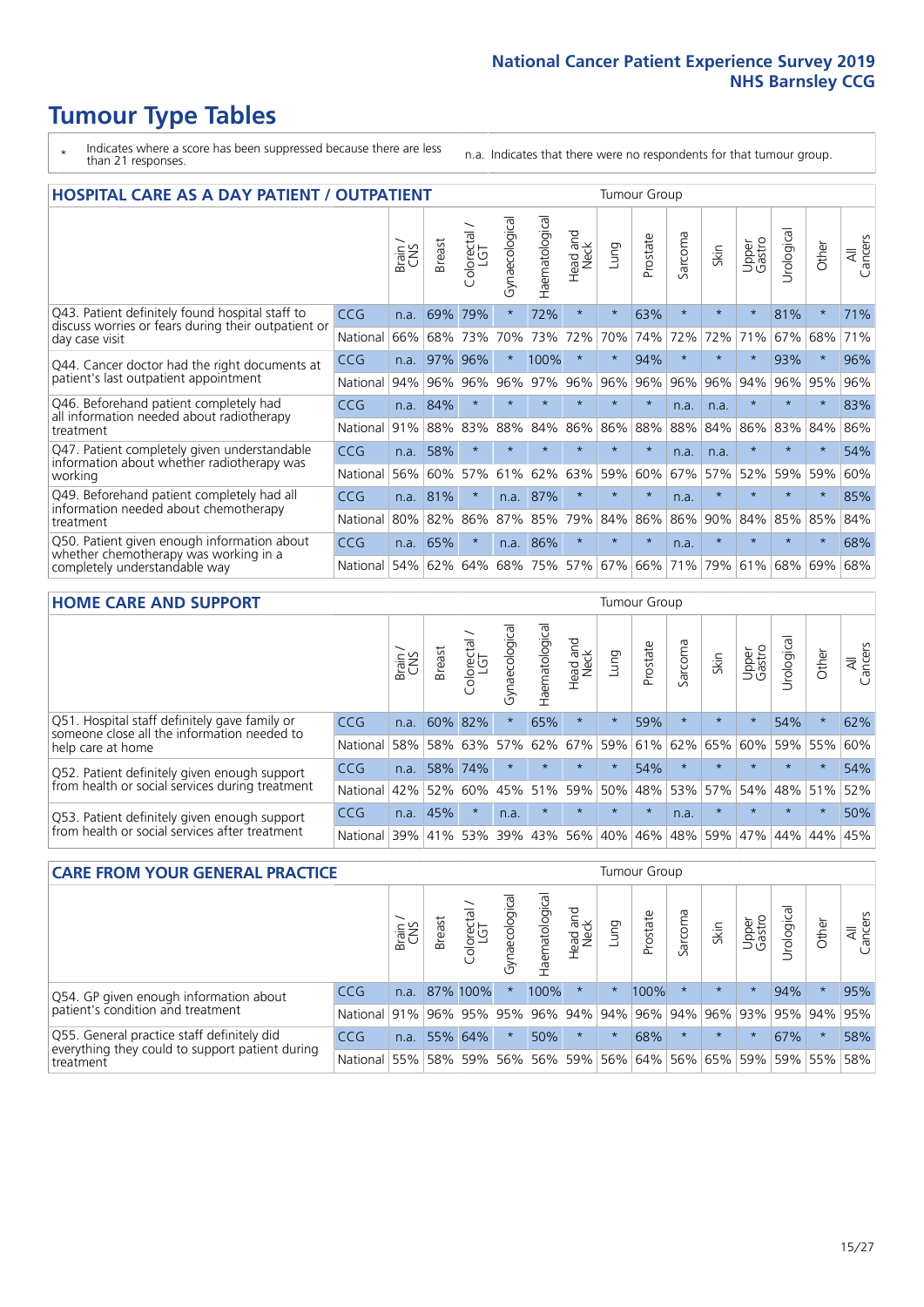- \* Indicates where a score has been suppressed because there are less than 21 responses.
- n.a. Indicates that there were no respondents for that tumour group.

#### **YOUR OVERALL NHS CARE** THE CONSTRUCTION OF THE THROUP GROUP TUMOUR GROUP

| I YON OVERALL NI IS CARL                                        |            |       |               |                             |                |                |                  | anour oroup |          |              |          |                 |                 |         |                |
|-----------------------------------------------------------------|------------|-------|---------------|-----------------------------|----------------|----------------|------------------|-------------|----------|--------------|----------|-----------------|-----------------|---------|----------------|
|                                                                 |            | Brain | <b>Breast</b> | ╮<br>olorectal.<br>LGT<br>Û | Gynaecological | Haematological | Head and<br>Neck | <b>Dung</b> | Prostate | arcoma<br>ιñ | Skin     | Upper<br>Gastro | ত্ত<br>Urologia | Other   | All<br>Cancers |
| Q56. Different people treating and caring for                   | <b>CCG</b> | n.a.  | 70%           | 73%                         |                | 70%            | $\star$          | $\star$     | 84%      | $\star$      | $\star$  | $\star$         | 71%             | $\ast$  | 74%            |
| patient always work well together to give best<br>possible care | National   | 60%   |               | 73% 73%                     | 69%            | 75%            | 73%              | 73%         | 75%      | 70%          | 79%      | 69%             | 74%             | 68%     | 73%            |
| Q57. Patient given a care plan                                  | CCG        | n.a.  | 45%           | 68%                         |                | 59%            | $\star$          | $^\star$    | 26%      | $\star$      | $^\star$ |                 | 38%             | $\star$ | 45%            |
|                                                                 | National   | 36%   | 41%           | 40%                         | 34%            | 36%            | 39%              | 36%         | 40%      | 34%          | 44%      | 36%             | 33%             | 31%     | 38%            |
| Q58. Overall the administration of care was good                | <b>CCG</b> | n.a.  | 86%           | 94%                         |                | 95%            | $\star$          | $^\star$    | 90%      | $\star$      | $\star$  |                 | 89%             | $\star$ | 89%            |
| or very good                                                    | National   | 85%   | $90\%$        | 88%                         | 87%            | 91%            | 90%              | 90%         | 88%      | 88%          | 90%      | 86%             | 85%             | 87%     | 89%            |
| Q59. Patient felt length of time for attending                  | CCG        | n.a.  | 67%           | 70%                         |                | 76%            | $\star$          | $\star$     | 74%      | $\star$      | $\ast$   | $\star$         | 83%             | $\ast$  | 73%            |
| clinics and appointments for cancer was about<br>right          | National   | 58%   | 68%           | 73%                         | 66%            | 66%            | 71%              | 71%         | 76%      | 68%          | 73%      | 66%             | 75%             | 64%     | 69%            |
| Q60. Someone discussed with patient whether                     | <b>CCG</b> | n.a.  | 25% 23%       |                             |                | 25%            | $\star$          | $\star$     | 27%      | $\star$      | $\star$  |                 | 31%             | $\star$ | 25%            |
| they would like to take part in cancer research                 | National   | 42%   | 30%           | 32%                         | 31%            | 33%            | 21%              | 34%         | 31%      | 36%          | 20%      | 36%             | 21%             | 32%     | 30%            |
| Q61. Patient's average rating of care scored from               | CCG        | n.a.  | 8.9           | 8.6                         | $\star$        | 9.2            | $\star$          | $\star$     | 9.0      | $\star$      | $\star$  | $\star$         | 8.7             | $\ast$  | 8.9            |
| very poor to very good                                          | National   | 8.6   | 8.9           | 8.8                         | 8.7            | 8.9            | 8.8              | 8.8         | 8.8      | 8.8          | 8.9      | 8.7             | 8.7             | 8.7     | 8.8            |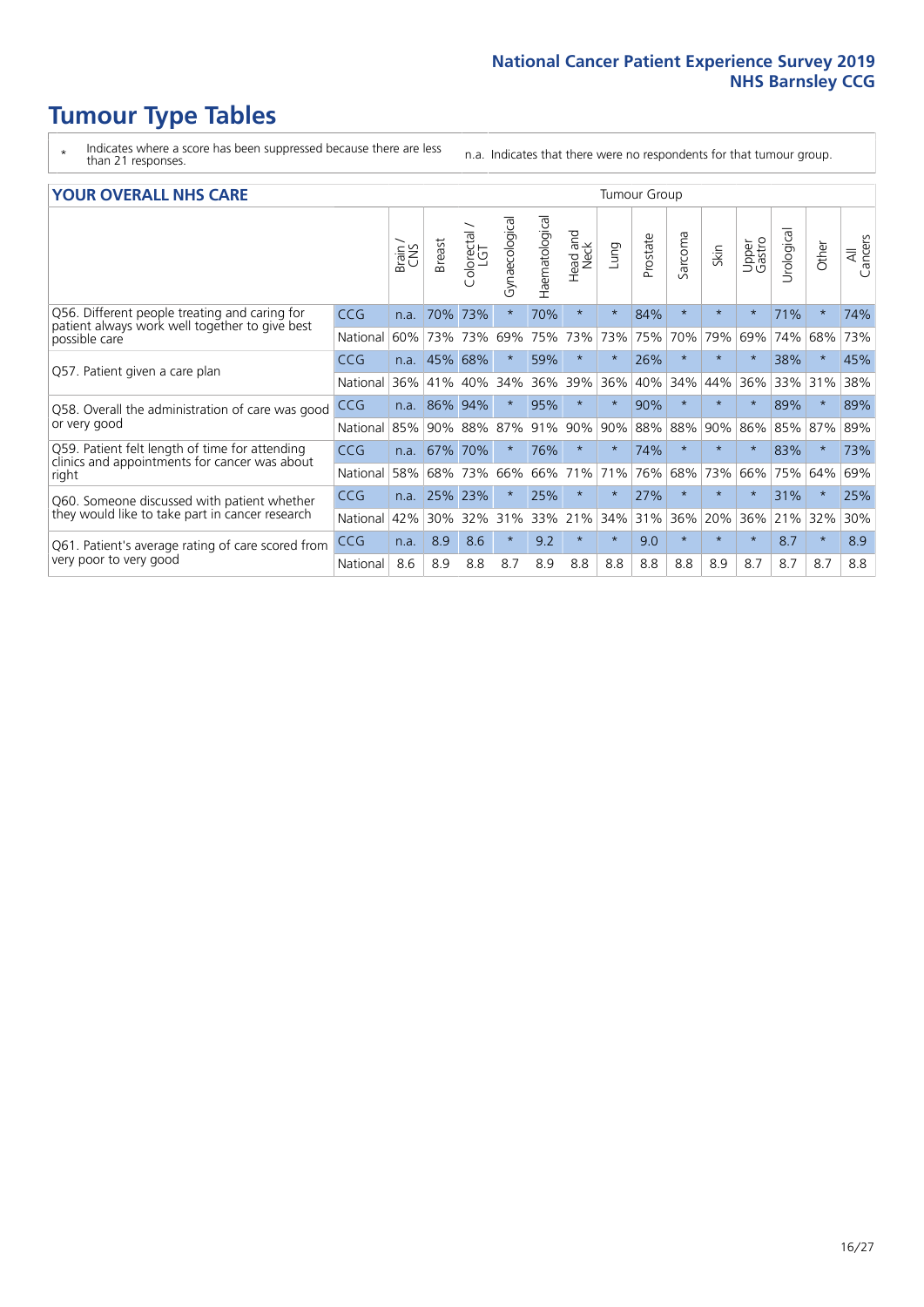### **Year on Year Charts**





#### **DIAGNOSTIC TESTS**





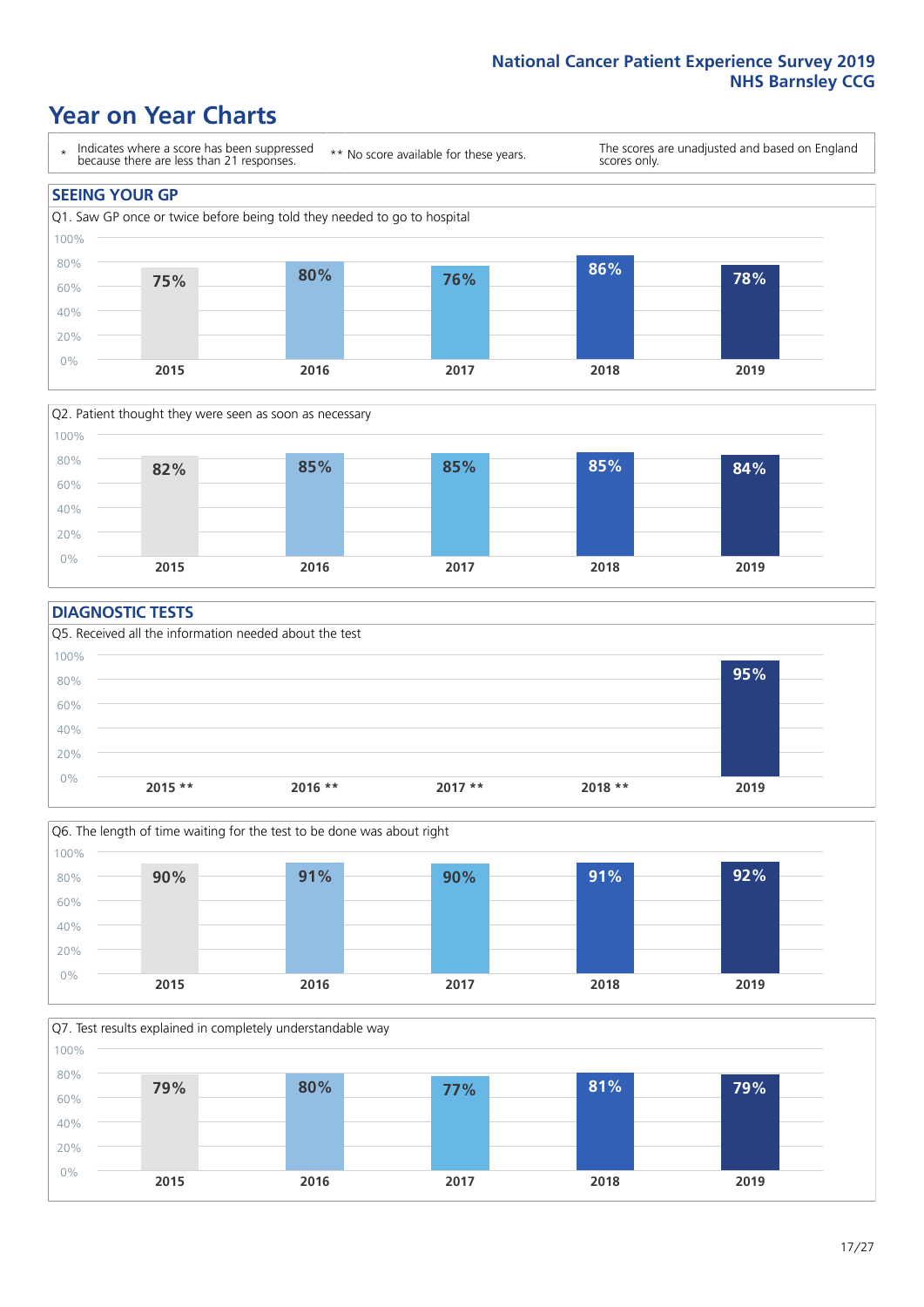### **Year on Year Charts**

\* Indicates where a score has been suppressed because there are less than 21 responses.

\*\* No score available for these years.

The scores are unadjusted and based on England scores only.









#### **DECIDING THE BEST TREATMENT FOR YOU** Q14. Patient felt that treatment options were completely explained 0% 20% 40% 60% 80% 100% **2015 2016 2017 2018 2019 86% 85% 82% 83% 82%**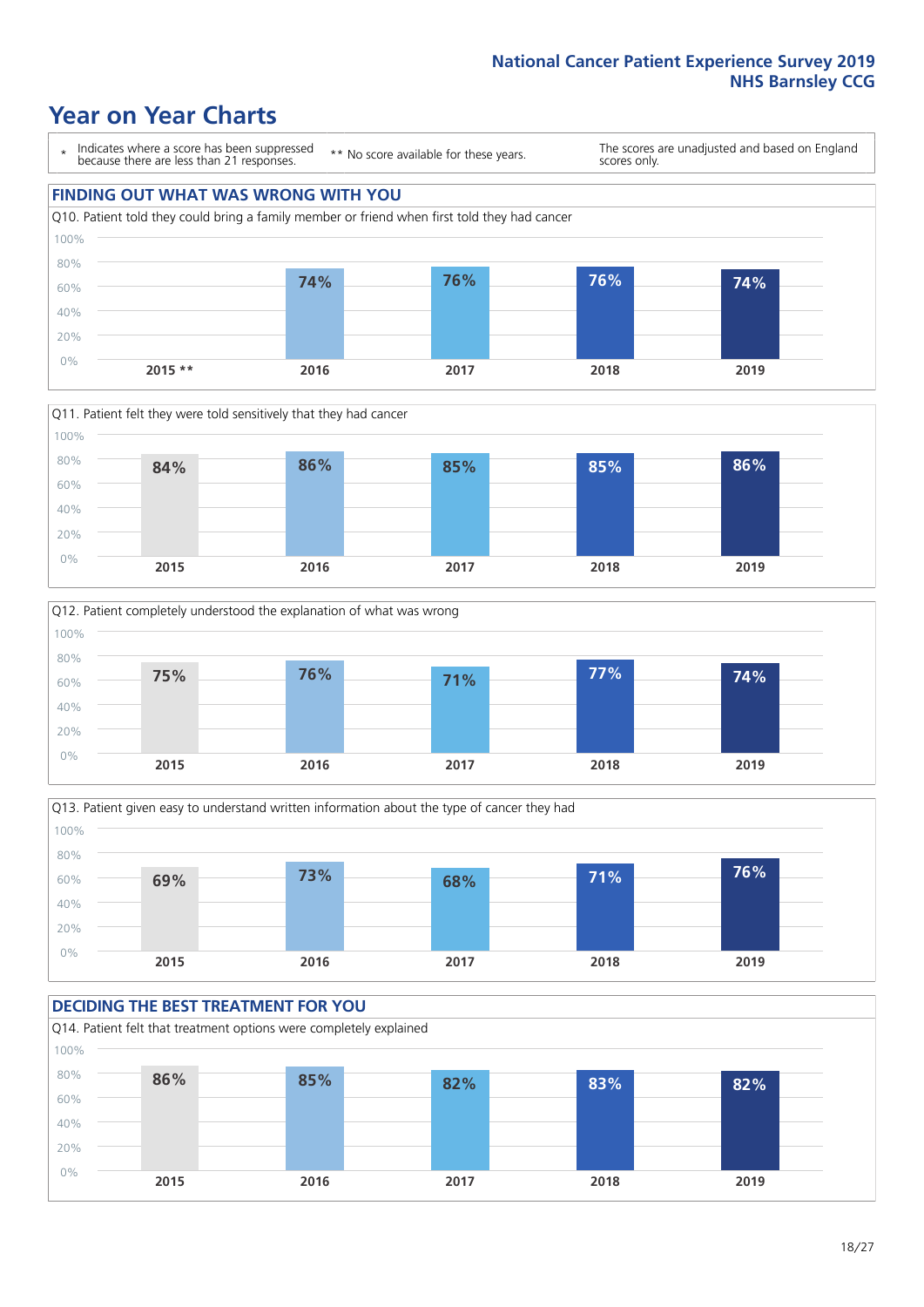### **Year on Year Charts**







Q18. Patient definitely involved as much as they wanted in decisions about care and treatment  $0%$ 20% 40% 60% 80% 100% **2015 \*\* 2016 \*\* 2017 \*\* 2018 \*\* 2019 81%**

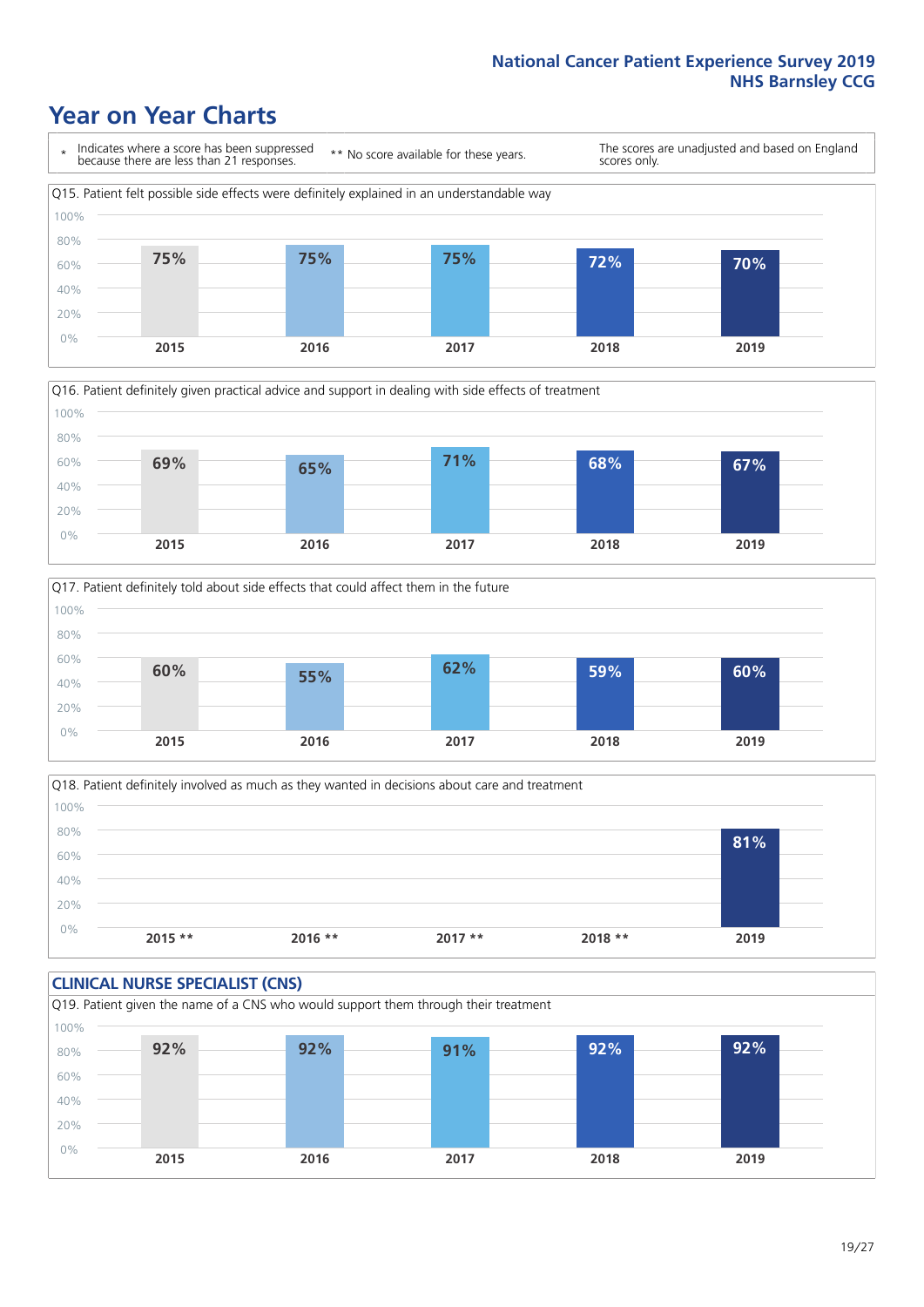### **Year on Year Charts**









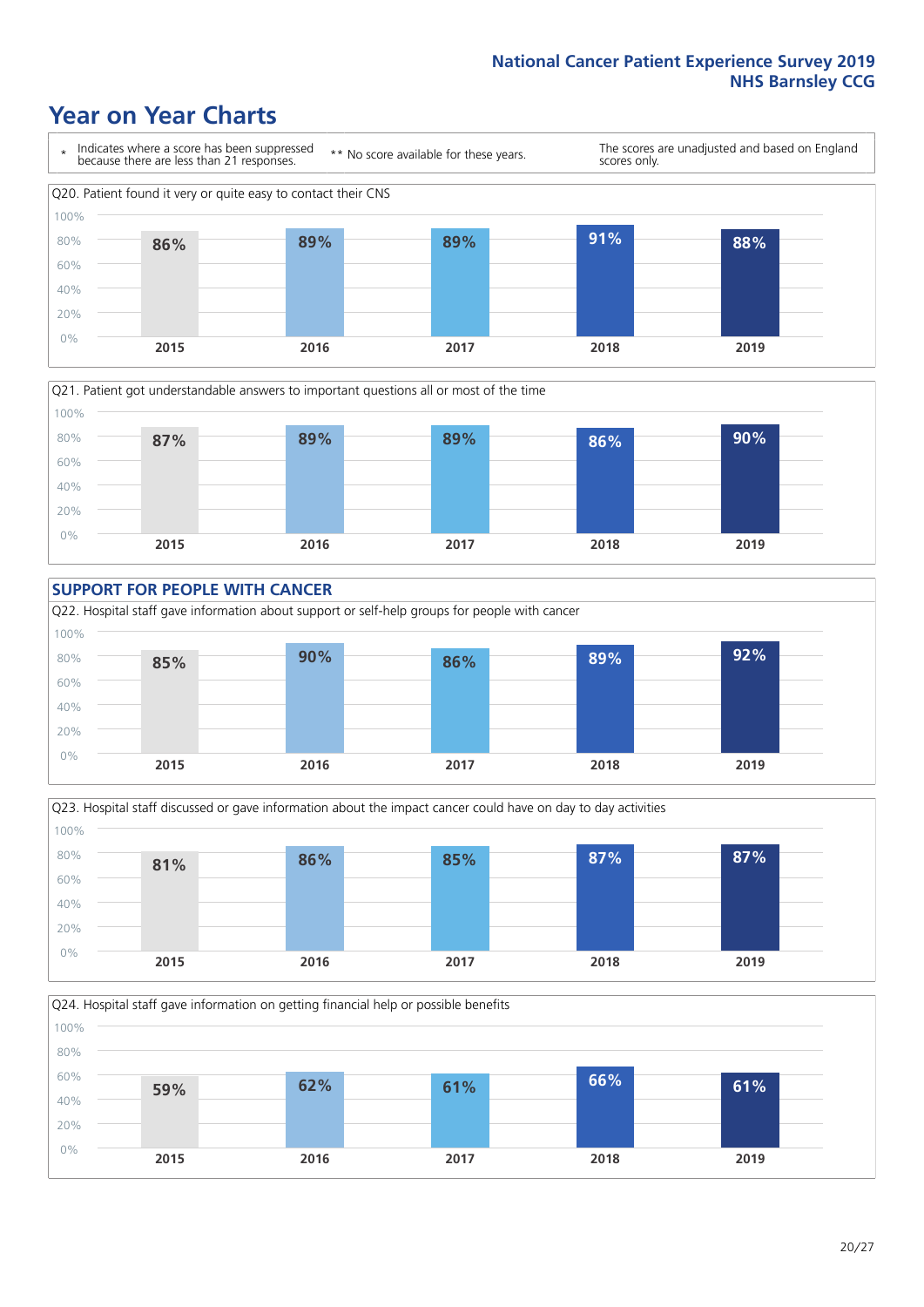### **Year on Year Charts**



#### **OPERATIONS**





#### **HOSPITAL CARE AS AN INPATIENT** Q30. Hospital staff didn't talk in front of patient as if patient wasn't there 0% 20% 40% 60% 80% 100% **2015 \*\* 2016 \*\* 2017 \*\* 2018 \*\* 2019 78%**

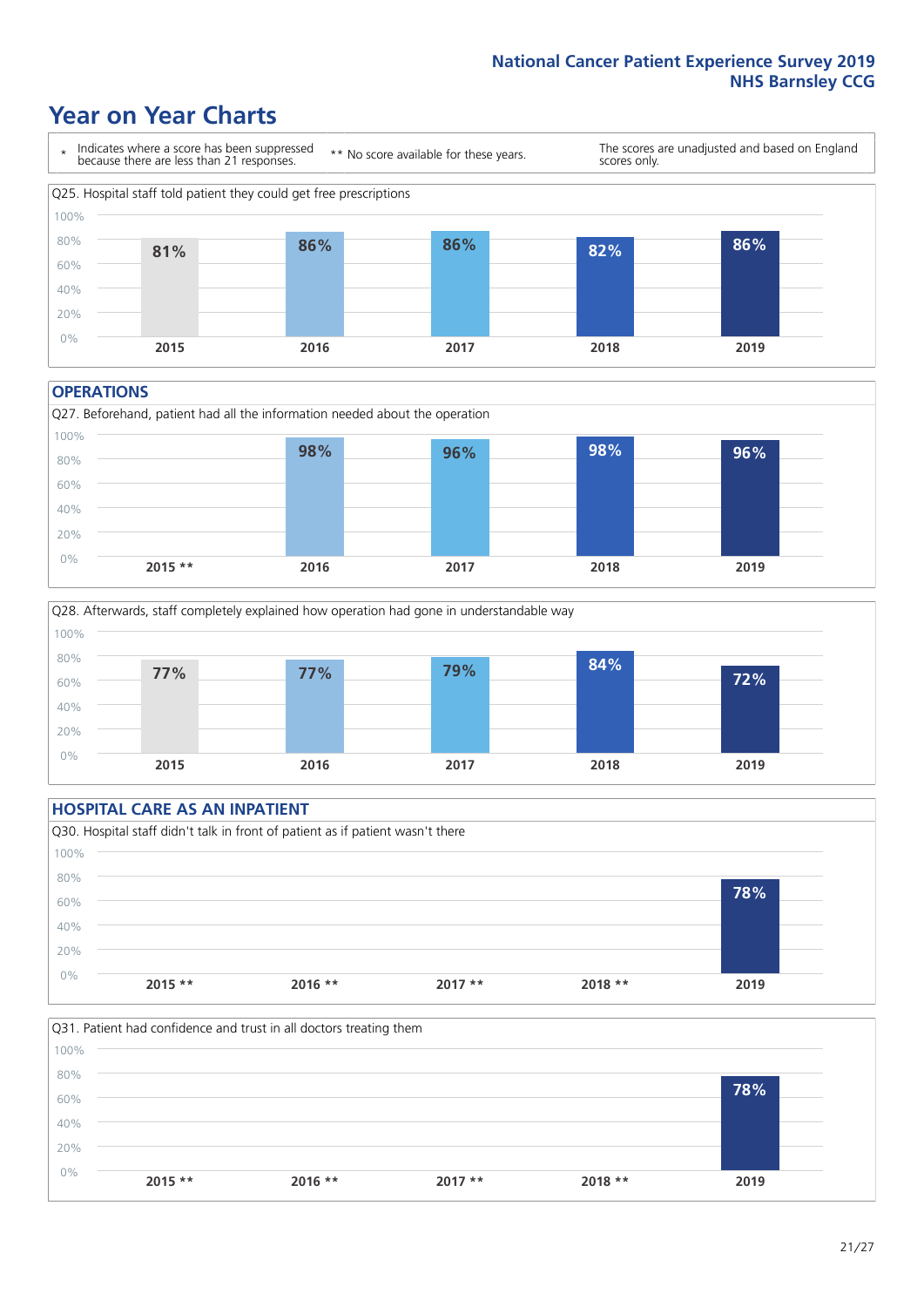### **Year on Year Charts**









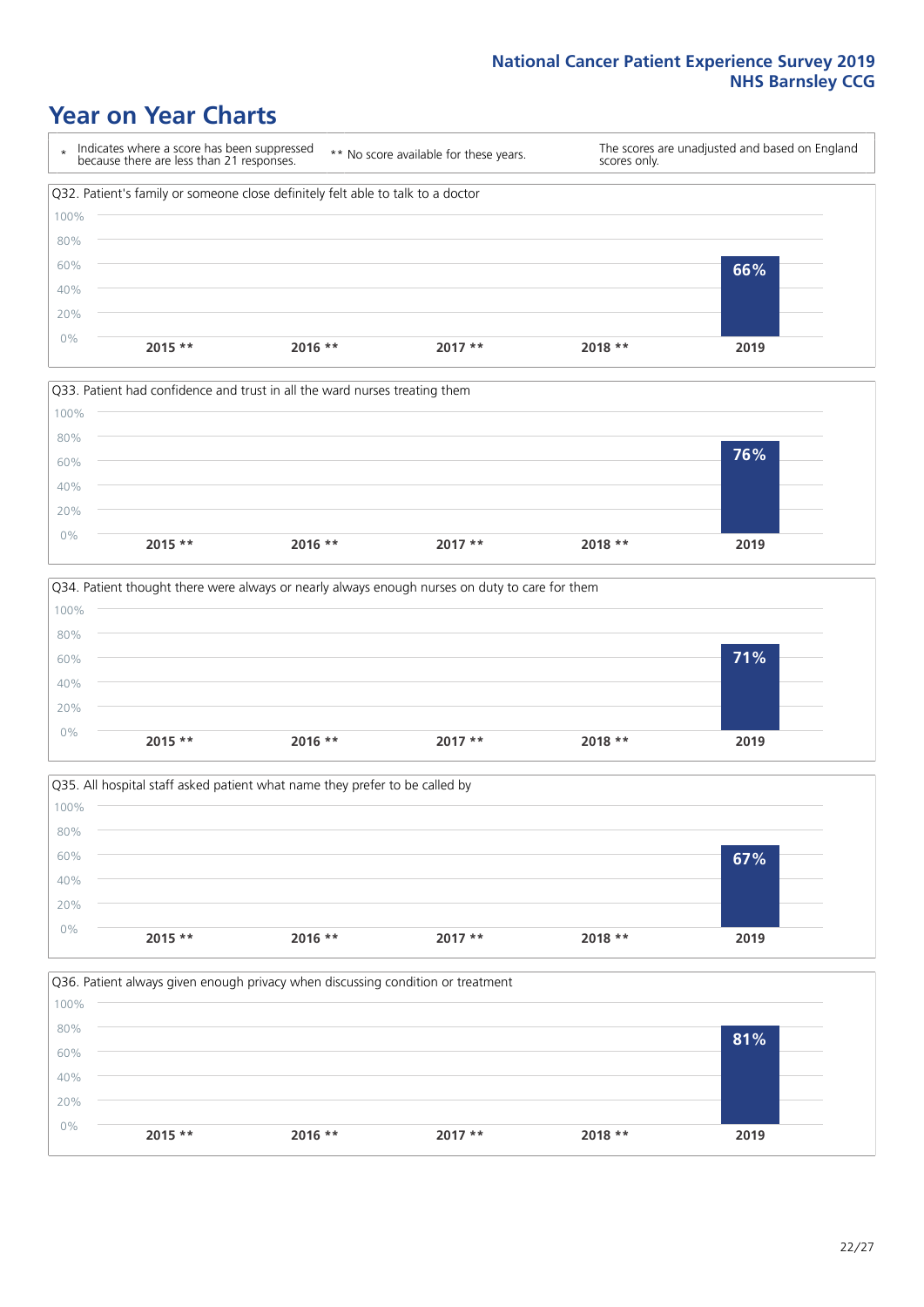### **Year on Year Charts**









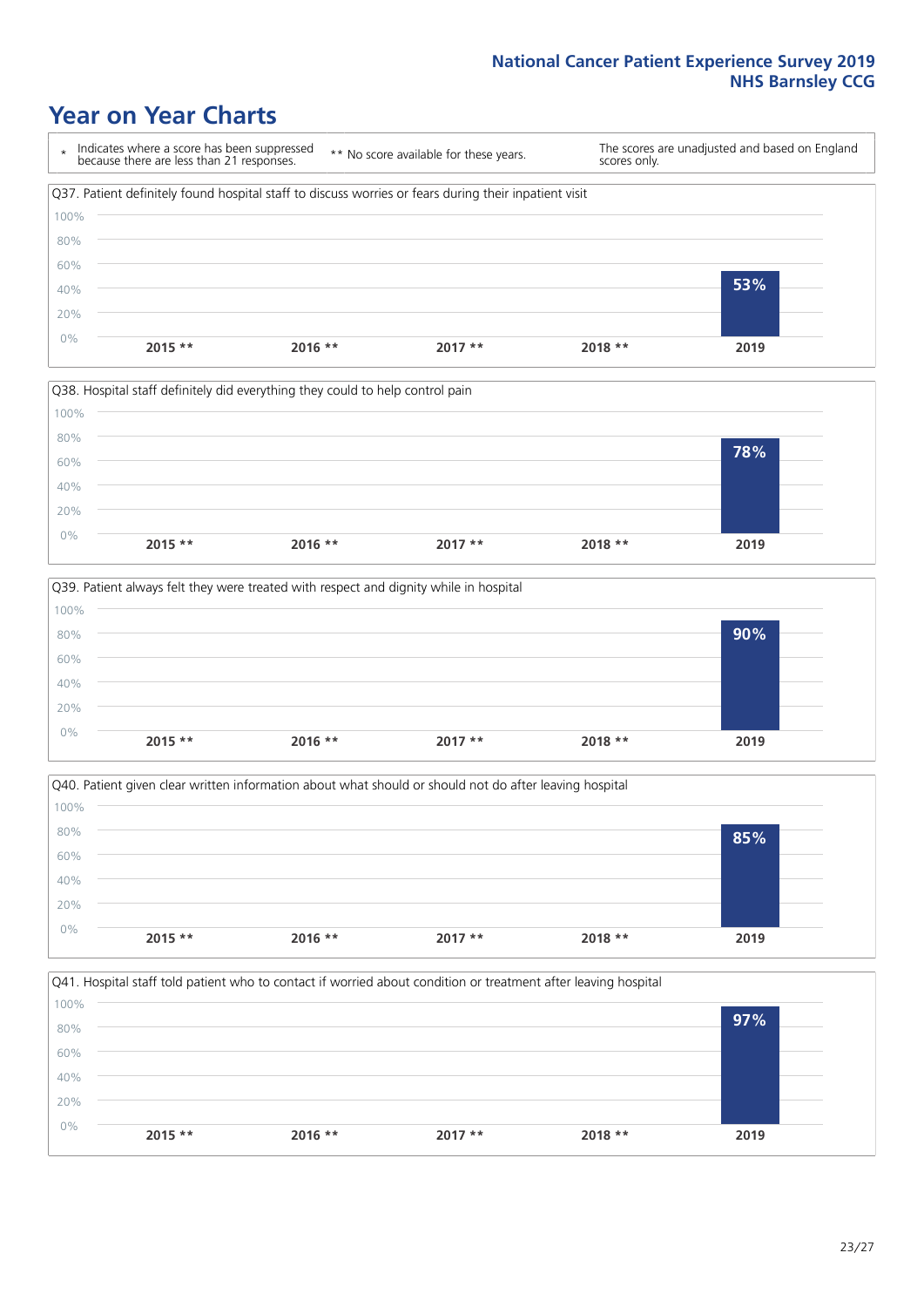### **Year on Year Charts**

\* Indicates where a score has been suppressed because there are less than 21 responses.

\*\* No score available for these years.

The scores are unadjusted and based on England scores only.

#### **HOSPITAL CARE AS A DAY PATIENT / OUTPATIENT**









Q49. Beforehand patient completely had all information needed about chemotherapy treatment 100%

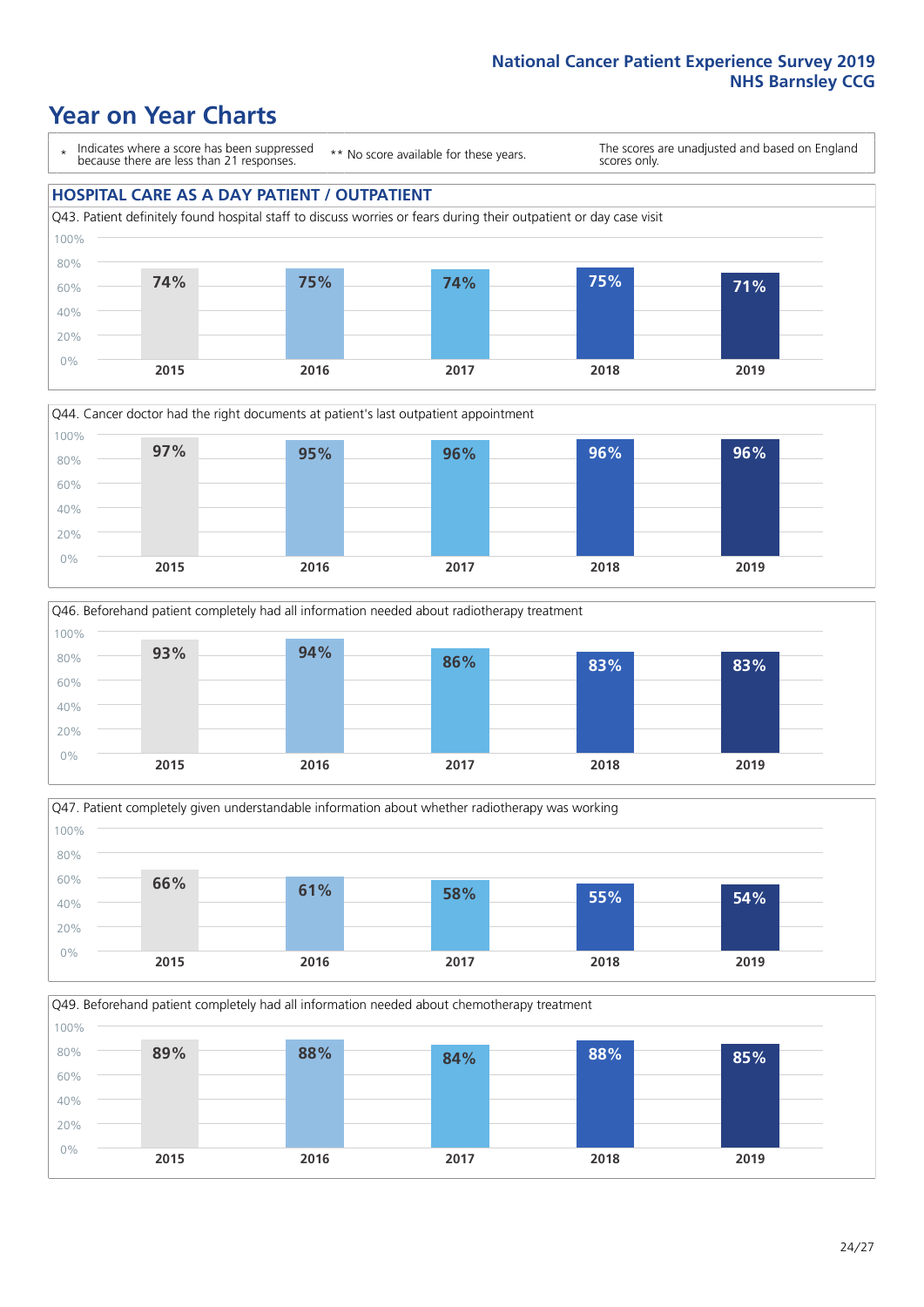### **Year on Year Charts**

\* Indicates where a score has been suppressed because there are less than 21 responses. \*\* No score available for these years. The scores are unadjusted and based on England scores only. Q50. Patient given enough information about whether chemotherapy was working in a completely understandable way 0% 20% 40% 60% 80% 100% **2015 2016 2017 2018 2019 74% 72% 65% 70% 68%**

#### **HOME CARE AND SUPPORT**







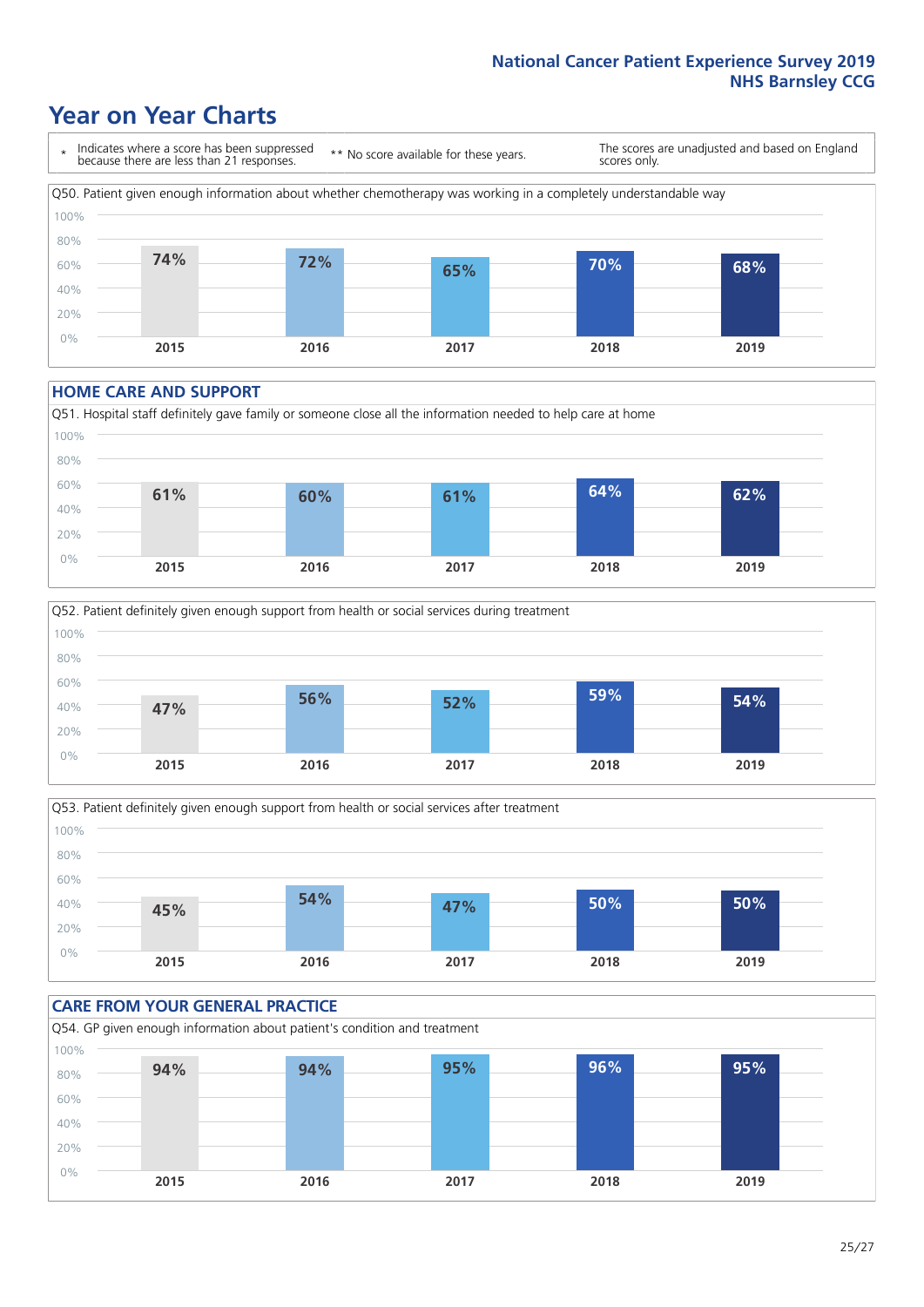### **Year on Year Charts**

\* Indicates where a score has been suppressed because there are less than 21 responses.

\*\* No score available for these years.

The scores are unadjusted and based on England scores only.



#### **YOUR OVERALL NHS CARE**







Q59. Patient felt length of time for attending clinics and appointments for cancer was about right